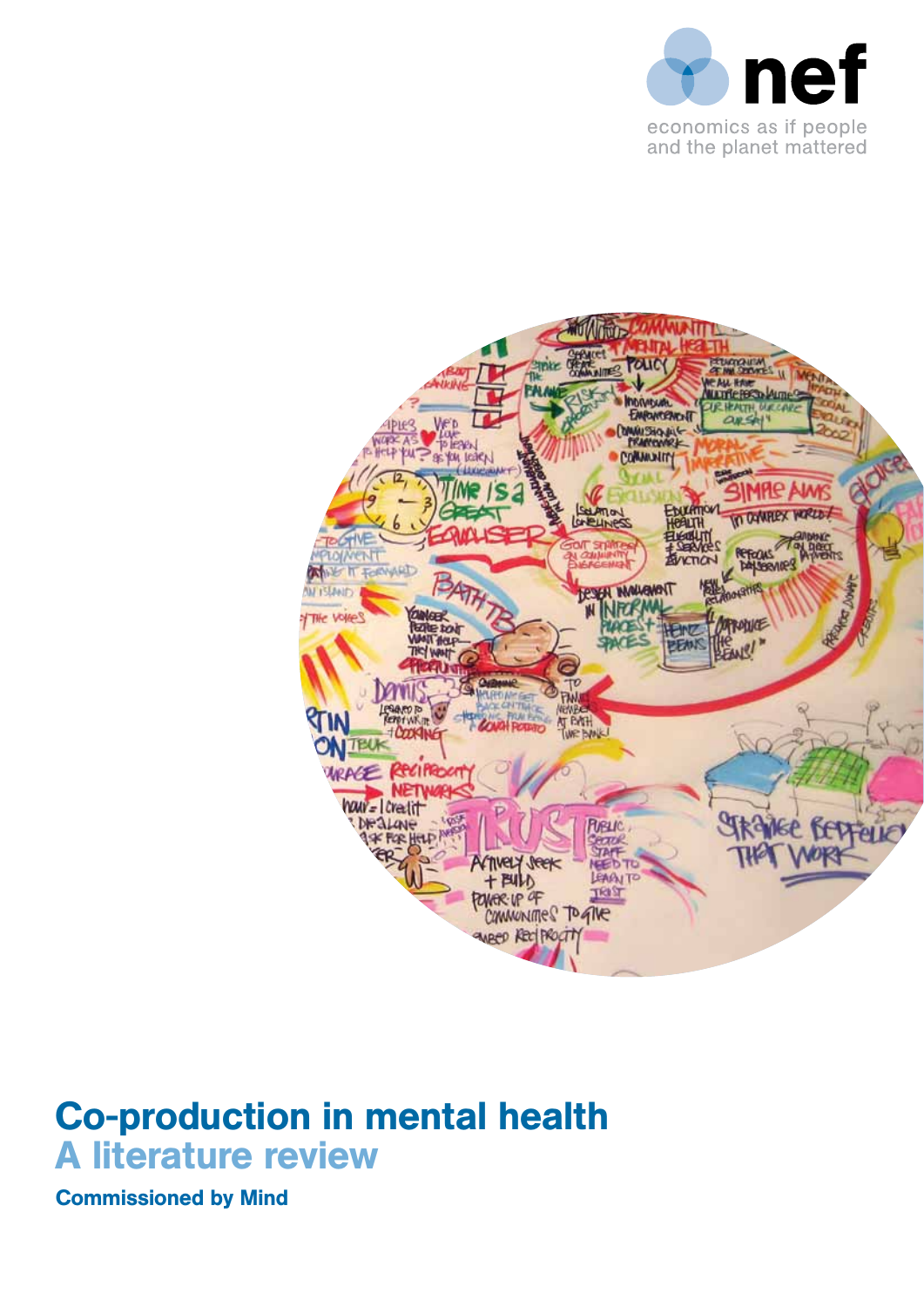nef is an independent think-and-do tank that inspires and demonstrates real economic well-being.

We aim to improve quality of life by promoting innovative solutions that challenge mainstream thinking on economic, environmental and social issues. We work in partnership and put people and the planet first.

nef (the new economics foundation) is a registered charity founded in 1986 by the leaders of The Other Economic Summit (TOES), which forced issues such as international debt onto the agenda of the G8 summit meetings. It has taken a lead in helping establish new coalitions and organisations such as the Jubilee 2000 debt campaign; the Ethical Trading Initiative; the UK Social Investment Forum; and new ways to measure social and economic well-being.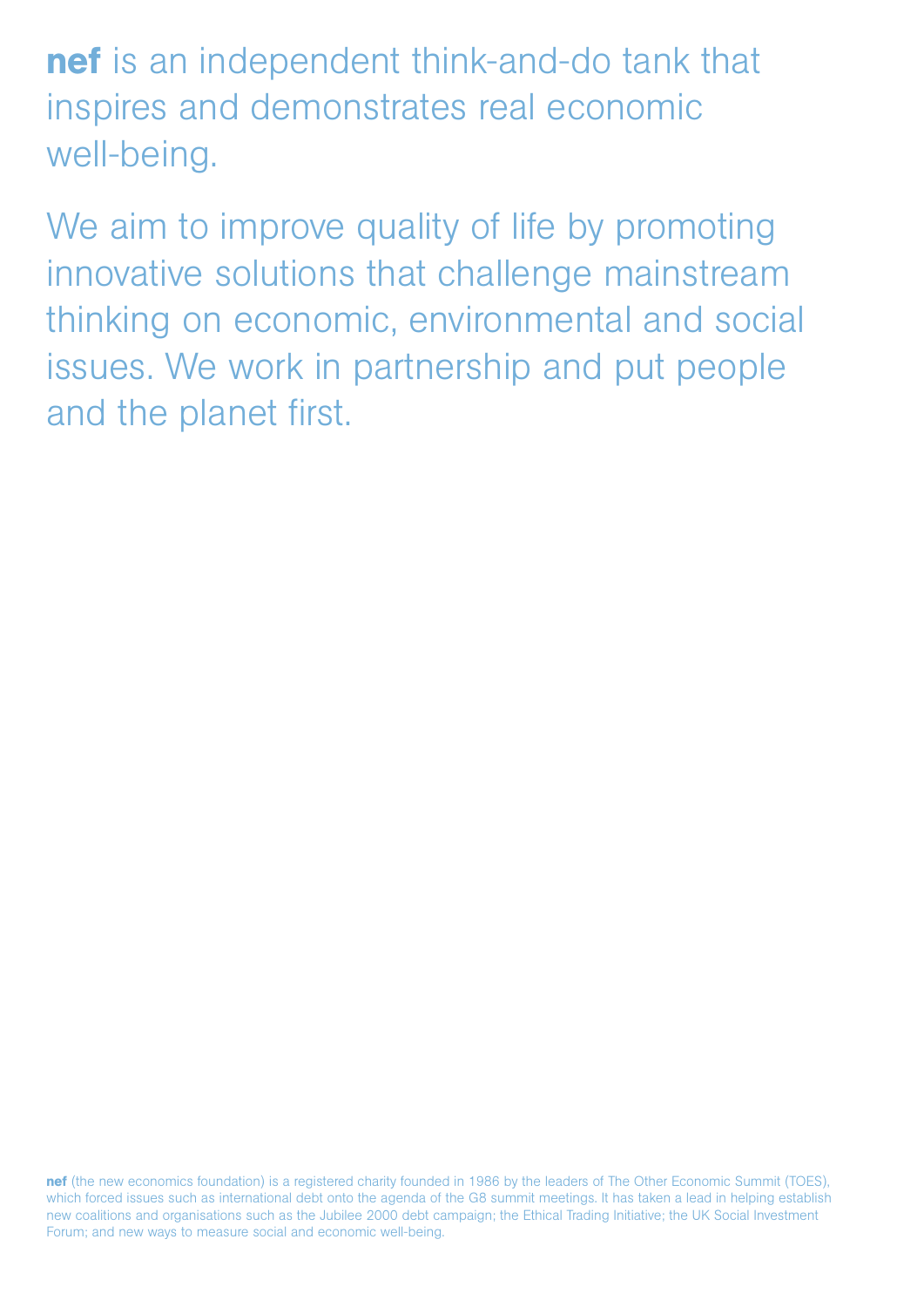

# **Contents**

| <b>Foreword from Mind</b>                               |    |
|---------------------------------------------------------|----|
| <b>Introduction</b>                                     | 3  |
| Co-production in mental health: an analysis of practice | 6  |
| Co-production: analysing the evidence                   |    |
| The value of co-production                              | 16 |
| Appendix 1: A summary of the literature                 | 19 |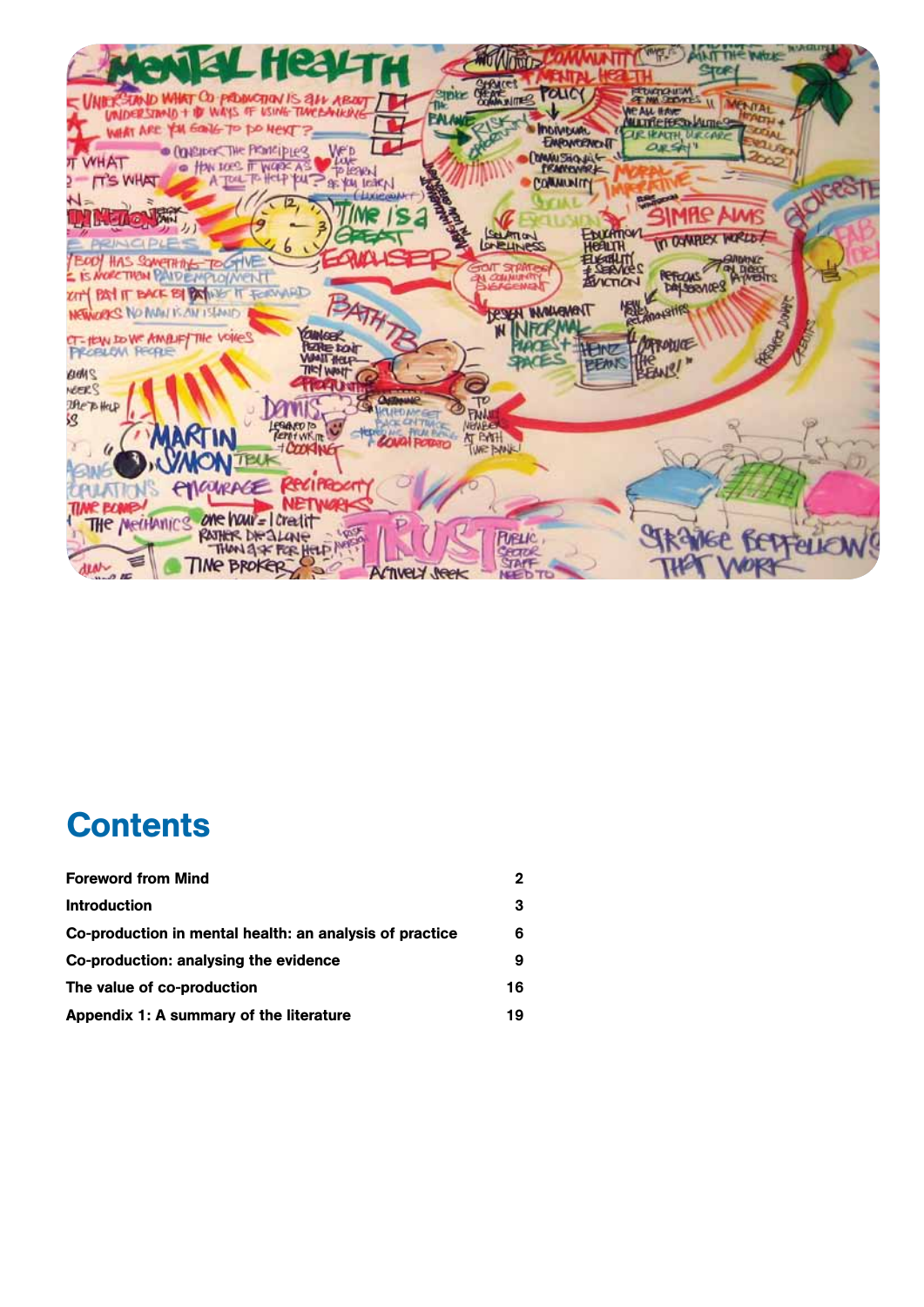## Foreword from Mind

We're Mind, the mental health charity. We want everyone experiencing a mental health problem to get the support they need and the respect they deserve.

Our 2012–2016 strategy – Unstoppable Together – recognises that the next few years are a crucial time for mental health. We want to ensure that millions more people are able to access the mental health services that will help them recover and stay well.



Engaging with mental health experts through experience is at the heart of Mind's work. We do this both nationally and through our unique network of local Minds delivering services across England and Wales.

At Mind, we believe that co-production reflects our continuing work to engage meaningfully with the people who use our services. This is reflected in our values as a network and underpins our approach to service delivery. Our ambition is that co-production becomes central to the way the Mind network operates.

In 2013, we commissioned **nef** (the new economics foundation) to carry out a review of existing evidence regarding co-production – examining when, why, and how it has been used in mental health and what impact it has had on people's lives and their recovery.

#### *What next around co-production in mental health?*

We will use the evidence and the recommendations from this report to drive our work on co-production in the Mind network and ensure that we are offering the best possible support to those who use our services.

We also hope the findings and the case studies will reinvigorate interest and commitment to co-production in the commissioning, design, delivery, and evaluation of services, in order to truly transform services across all mental health settings. We know that much has been done already in this area but there is much more to do before co-production becomes the norm.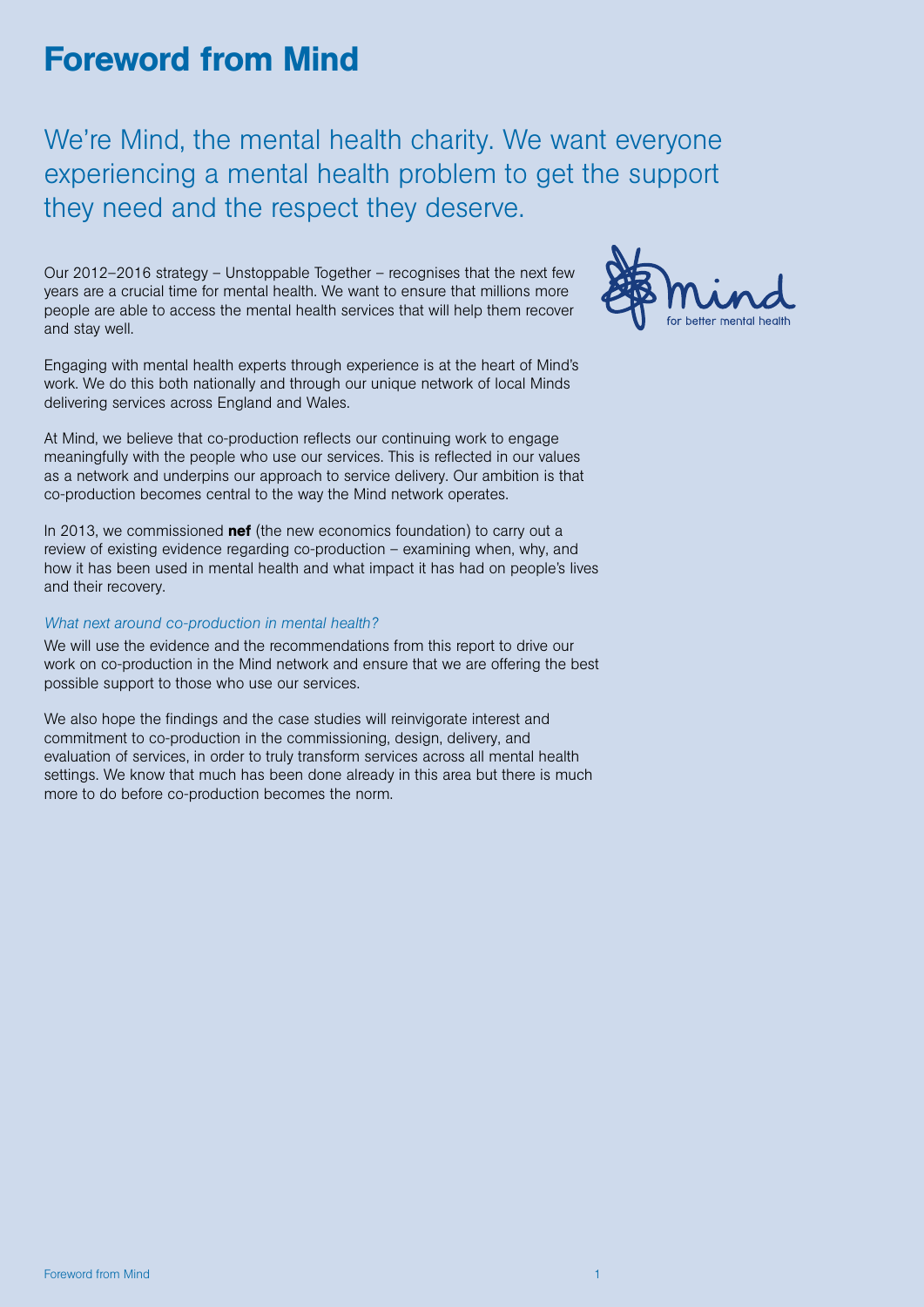### **Introduction**

In spring 2013, **nef** (the new economics foundation) was commissioned by Mind to review the literature on how coproduction is being used in mental health settings. This report sets out the findings of that review, showing what evidence there is of the impact of co-production on mental health support, and which aspects of co-production are being developed in the sector.

The project has been developed within Mind's national programme – the Network Personalisation Programme – to position the network of local Minds as market leaders of high quality, recovery focused, personalised services that individuals want to buy. This programme contributes towards the achievement of Mind's Unstoppable Together strategy (2012–2016) with the ultimate aim of increasing the number of people with mental health problems who are able to access timely and individual support to make their own choices via the Mind network.

The need for this work on co-production within the Network Personalisation Programme emerged in a time of great financial challenge, as a way of exploring additional resources to tap in to for strengthening social care and promoting a better understanding of how to engage with communities in services that promote co-operation, equity, inclusion, and well-being.

We hope the findings are useful for those working in mental health. If you would like to quote this work, please use the reference below:

Slay, J. & Stephens, L. (2013). *Co-production in mental health: A literature review.* London: new economics foundation

#### **Methodology**

We used an existing database of co-production literature which is kept by nef and updated regularly with new materials to identify the key literature on coproduction in mental health. We also conducted a brief internet-based search for any new materials, and sought input from five mental health co-production specialists, who provided additional recommendations for literature. The result was a long list of 24 articles, evaluations, and reports, which we then reviewed. Of these, only 15 were strong enough examples of co-production, or contained an evaluative component. Summaries of the 15 documents can be found in Appendix 1.

We only included literature which had a research or evaluation component about the **impact** of the project. Some interesting case studies were not included as they were about process rather than outcome or impact. Our primary focus was on mental health support and services, but we have also included some social care examples which cover a range of conditions, including mental health, such as Local Area Co-Ordination. We also included some examples of how co-production is being used to support people with personal budgets, but the high volume of literature on personalisation meant we would not complete an in-depth review of how co-production is being applied in this field.

We have excluded literature that relates to co-production in other service settings, but which has positive effects on whole population mental health and mental well-being. We have also excluded the majority of the literature on peer support interventions, due to the volume of literature on the subject, the scope of this project, and the distinctiveness of the peer support approach.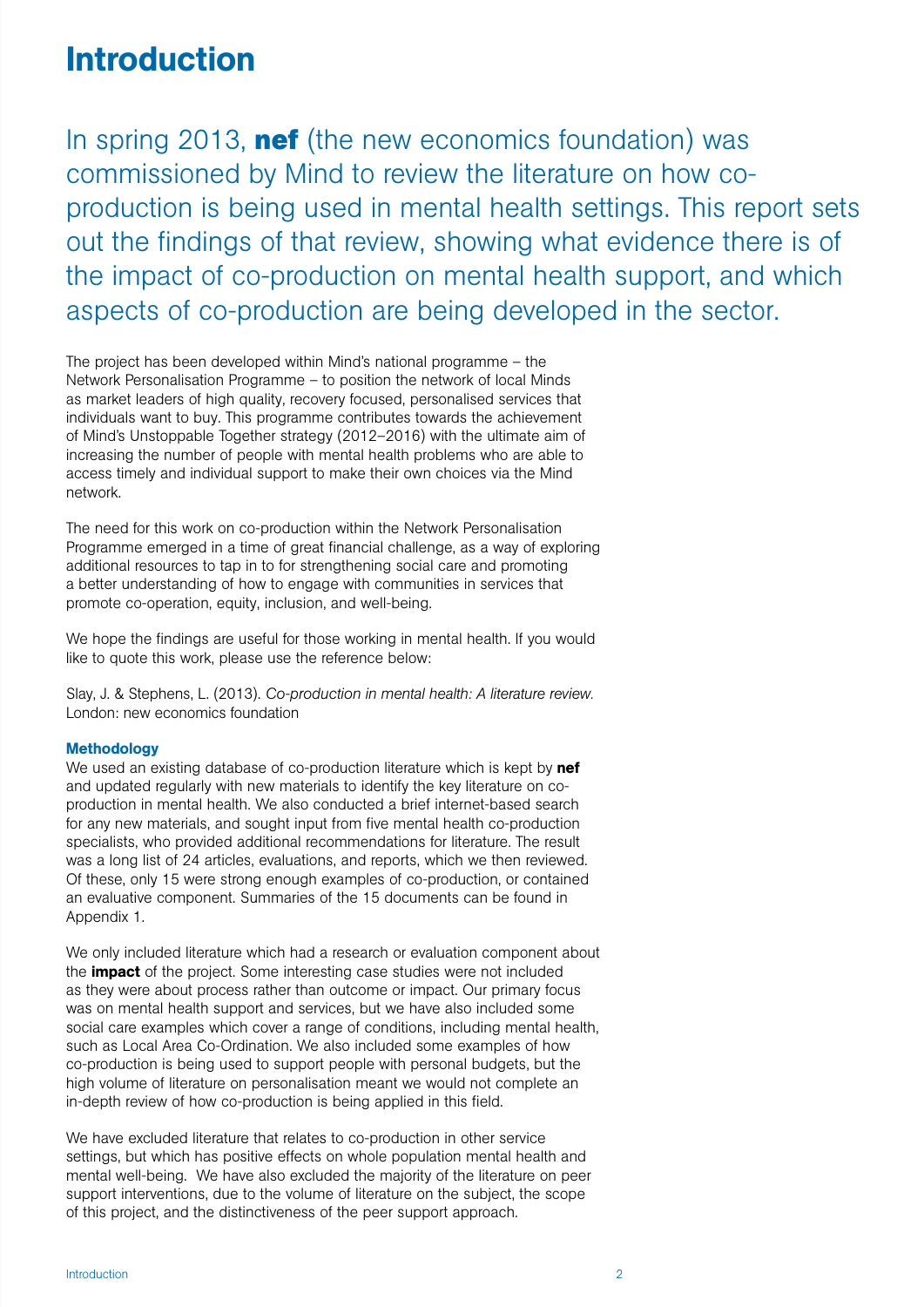However, we have included a short discussion of peer support as an aspect of coproduction in the case studies section.

#### About co-production

Before setting out the findings of the review, we will briefly outline our understanding of co-production. This will help to clarify the term and to contextualise the analysis of how co-production features in the literature.

Our current working definition has been developed through work with local practitioners and with a national group of 'Critical Friends' with whom we work on researching and promoting co-production. We understand co-production to be:

*A relationship where professionals and citizens share power to plan and deliver support together, recognising that both partners have vital contributions to make in order to improve quality of life for people and communities.* 

There are six principles which are the foundation stones of co-production. Coproduction in practice will involve alignment with all of these principles, and they are all underpinned by similar values.

- 1. Taking an assets-based approach: transforming the perception of people, so that they are seen not as passive recipients of services and burdens on the system, but as equal partners in designing and delivering services.
- 2. Building on people's existing capabilities: altering the delivery model of public services from a deficit approach to one that provides opportunities to recognise and grow people's capabilities and actively support them to put these to use at an individual and community level.
- **3. Reciprocity and mutuality:** offering people a range of incentives to work in reciprocal relationships with professionals and with each other, where there are mutual responsibilities and expectations.
- 4. Peer support networks: engaging peer and personal networks alongside professionals as the best way of transferring knowledge.
- **5. Blurring distinctions:** removing the distinction between professionals and recipients, and between producers and consumers of services, by reconfiguring the way services are developed and delivered.
- **6. Facilitating rather than delivering:** enabling public service agencies to become catalysts and facilitators rather than being the main providers themselves.

Most of the strongest examples of co-production have all of these principles embedded in their day to day activities, but some principles may feature more strongly than others.

A common question about co-production is how it differs from more traditional approaches to engagement or consultation. We have adapted *Armstein's Ladder of Participation*, which depicts different levels of involvement, to reflect how coproduction builds on previous user/professional dynamics. The text below explores how these approaches differ in practice.

**Doing to:** The first stages of the pathway represent traditional services at their most coercive. Here, services are not so much intended to benefit the recipients, but to educate and cure them so that they conform to idealised norms and standards. Unsurprisingly recipients are not invited to participate in the design or delivery of the service; they are simply supposed to agree that it will do them good and let the service 'happen to them'.

**Doing for:** As the pathway progresses, it moves away from coercion towards shallow involvement. There is greater participation, but still within clear parameters that are set by professionals. Here, services are often designed by professionals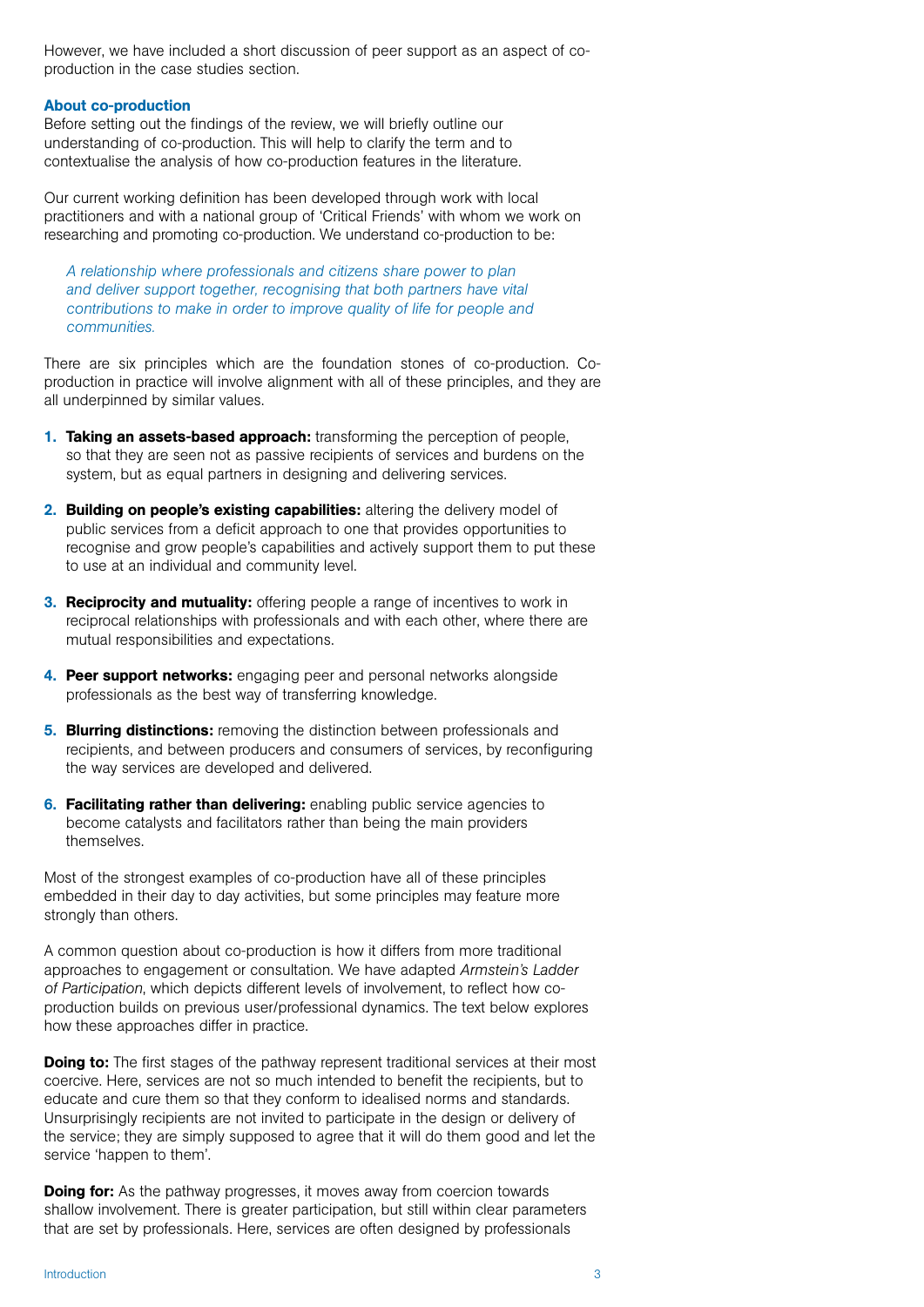with the recipient's best interests in mind, but people's involvement in the design and delivery of the services is constrained. Professionals might, for example, inform people that a change will be made to how a service is to be run, or they may even consult or engage them to see what they think about these changes. This, however, is as far as it goes. People are only invited to be heard; they are not given the power to make sure that their ideas or opinions shape decision-making.



**Doing with:** The most advanced stages of the pathway represent a much deeper level of service user involvement that shifts power towards people. These require a fundamental change in how service workers and professionals work with service users, recognising that positive outcomes cannot be delivered effectively to or for people. They can best be achieved with people, through equal and reciprocal relationships. Co-designing a service involves sharing decision-making power with people. This means that people's voices must be heard, valued, debated, and then – most importantly – acted upon. Coproduction goes one step further by enabling people to play roles in delivering the services that they have designed. In practice this can take many forms, from peer support and mentoring to running everyday activities or making decisions about how the organisation is run. What really matters is that people's assets and capabilities are recognised and nurtured, that people share roles and responsibilities to run the service, and that professionals and services users work together in equal ways, respecting and valuing each other's unique contributions.

#### Transforming public services through co-production

Needham and Carr's distinction between different levels of co-production is also helpful in understanding how limited – or transformative – the concept can be, depending on how power is structured between people and staff.<sup>1</sup> They describe how, at its most basic, co-production can be used as a 'description' of public services whereby people's action is intrinsic to the outcome, for example, in putting out their rubbish for collection, or taking medication. This conception applies the lens of co-production to existing systems and practice in an attempt to define the relationship between citizen and state, but fails to recognise its 'transformative' potential.<sup>2</sup> An intermediate level of co-production involves a more active recognition of what people using services – and their wider support networks - can offer services. This level might include 'involved, responsible users' who might be involved or have a voice.<sup>3</sup> This level still fails to address power imbalances; it fails to change relationships between people and professionals, and it fails to involve people in day-to-day delivery activities. The third 'transformative' level is what nef understands as co-production, which is the transformation of power and control, and the active involvement of citizens in many aspects of designing, commissioning, and delivering services. Needham and Carr observe that the 'the descriptive model of co-production in relation to social care involves the insight that care services cannot be produced without input from the people who use services, even if that is only **compliance** with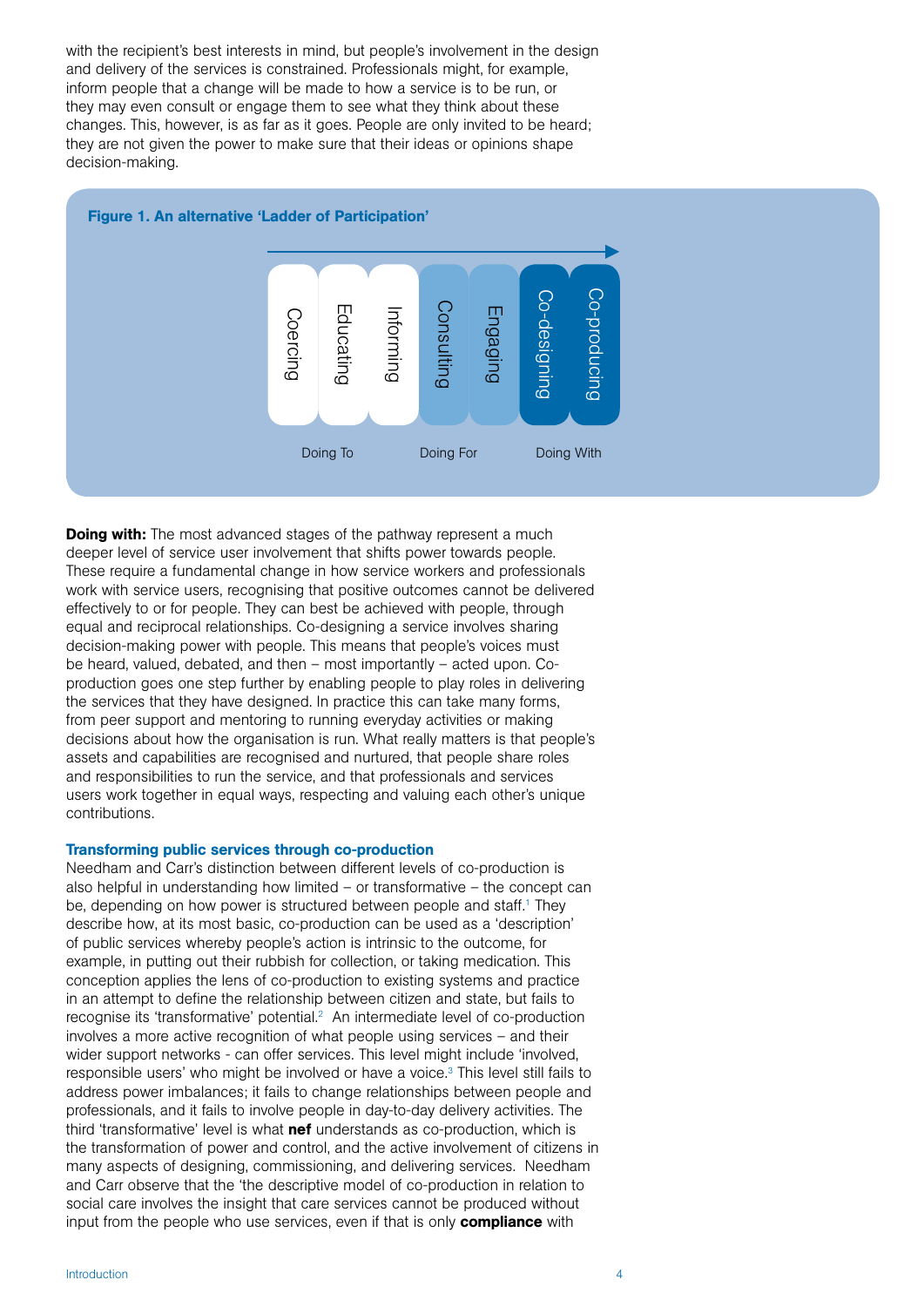an externally-imposed regime'; they warn that in mental health 'the ritual of coproduction may very well perpetuate regimes of control/containment for mental health patients that have little efficacy.'4

So, our understanding of co-production is informed by

- $\bullet$  the presence of the six principles of co-production; and
- how power is balanced between people getting support, and the professionals who deliver it.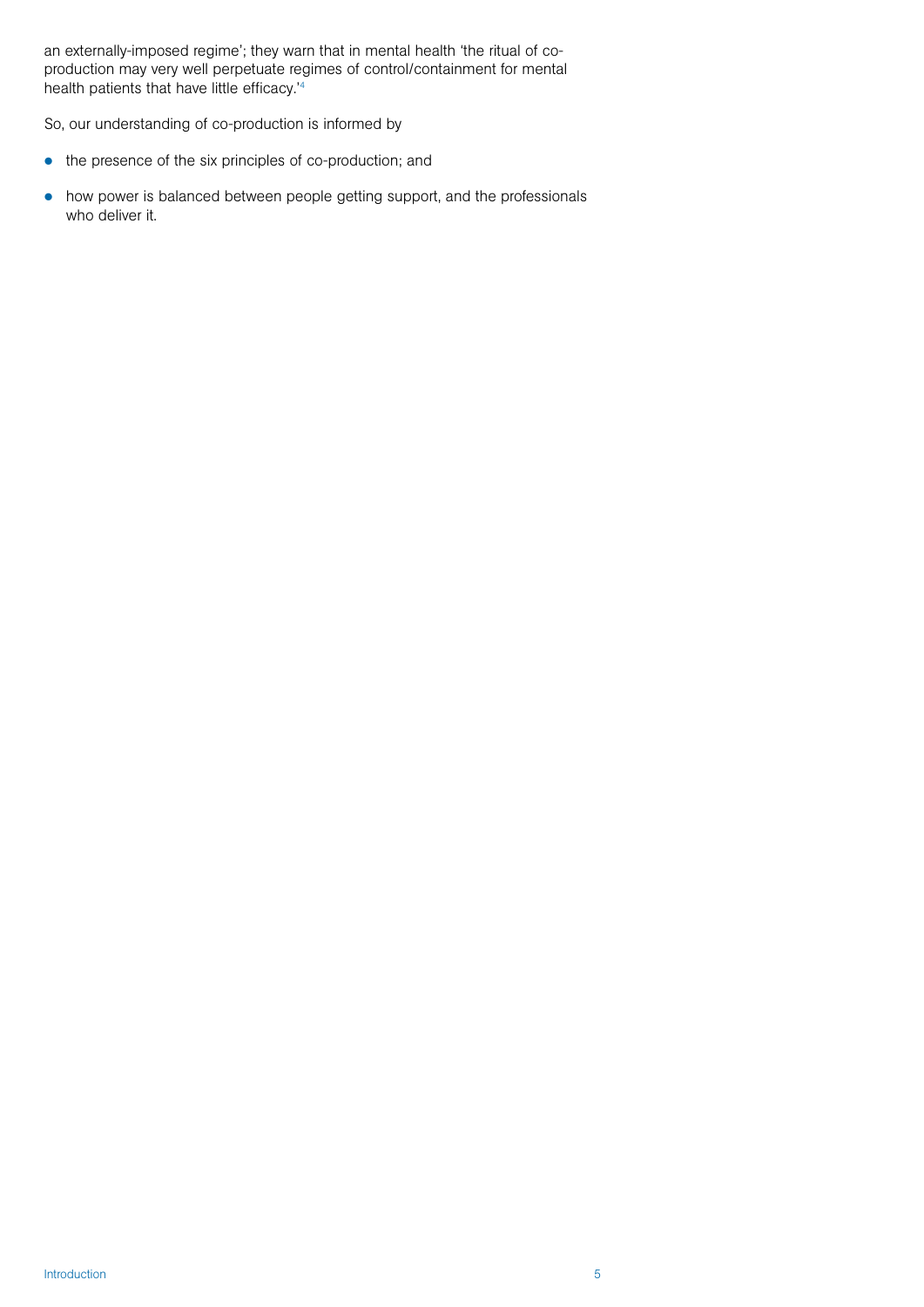# Co-production in mental health

### This section analyses how the concept of co-production features in the literature, and which aspects and models are most common.

The term co-production is largely absent from the literature. The exceptions tend to be when the studies reviewed were of initiatives closely aligned with or originating from co-production, for example time-banking activities and the Wandsworth Community Empowerment Network Improving Access to Psychological Therapies (IAPT) work, which has explicitly framed its work as co-production . The majority of literature reviewed was more focused on peer support initiatives. To gauge alignment with co-production, we have assessed the prevalence of the six aspects of co-production (outlined on page 3). Table 1 shows the extent to which the six aspects of co-production feature in the case studies.

Table 1 shows that four elements of co-production appear fairly frequently in the literature reviewed. 'Building on people's capabilities' appears in all but two examples, followed by 'developing networks' which is in 12 of the 15 studies. Seeing 'people as assets' features strongly, appearing 11 times. This is unsurprising given the prevalence in the literature of peer support, which commonly takes an asset-based approach recognising the value of lived experience and sharing skills through mentoring and peer networks. The least common aspects of co-production to appear were 'blurring boundaries' (which appeared only 7 times) and shifting professionals from delivering services to being 'catalysts' of change (5 times). This highlights the absence of 'professionals' in many of the examples reviewed, and a lack of focus on the differing dynamic between people and professionals that coproduction entails.

#### Table 1. Prevalence of aspects of co-production in case studies

| <b>Element</b>                                                     | <b>Assets</b> | <b>Capabilities</b> | <b>Mutuality</b> | <b>Networks</b> | <b>Blurring</b><br><b>boundaries</b> | <b>Catalysts</b> |
|--------------------------------------------------------------------|---------------|---------------------|------------------|-----------------|--------------------------------------|------------------|
| Number of case studies<br>this appears in<br>(15 studies reviewed) |               | 13                  | 10               | 12              |                                      | b                |

#### Table 2. Mapping co-production against the design and delivery of services

|                                     |                                        | Who designs services?                                                                                                                |                                                                               |                                                                                           |  |
|-------------------------------------|----------------------------------------|--------------------------------------------------------------------------------------------------------------------------------------|-------------------------------------------------------------------------------|-------------------------------------------------------------------------------------------|--|
|                                     |                                        | <b>Professionals</b>                                                                                                                 | <b>People and professionals</b>                                               | <b>People using services</b>                                                              |  |
|                                     | <b>Professionals</b>                   | Traditional services                                                                                                                 |                                                                               |                                                                                           |  |
| <b>Who</b><br>delivers<br>services? | <b>People and</b><br>professionals     |                                                                                                                                      | C. Co-produced services<br>e.g. Croydon Service User<br>Network, Shared Lives |                                                                                           |  |
|                                     | <b>People using</b><br><b>services</b> | A. Professionally designed<br>with users employed or<br>volunteering to deliver<br>services, e.g. Expert<br>Patients Programme (EPP) |                                                                               | B. User organised and run<br>peer networks e.g. Clubhouse,<br>Personalisation Forum Group |  |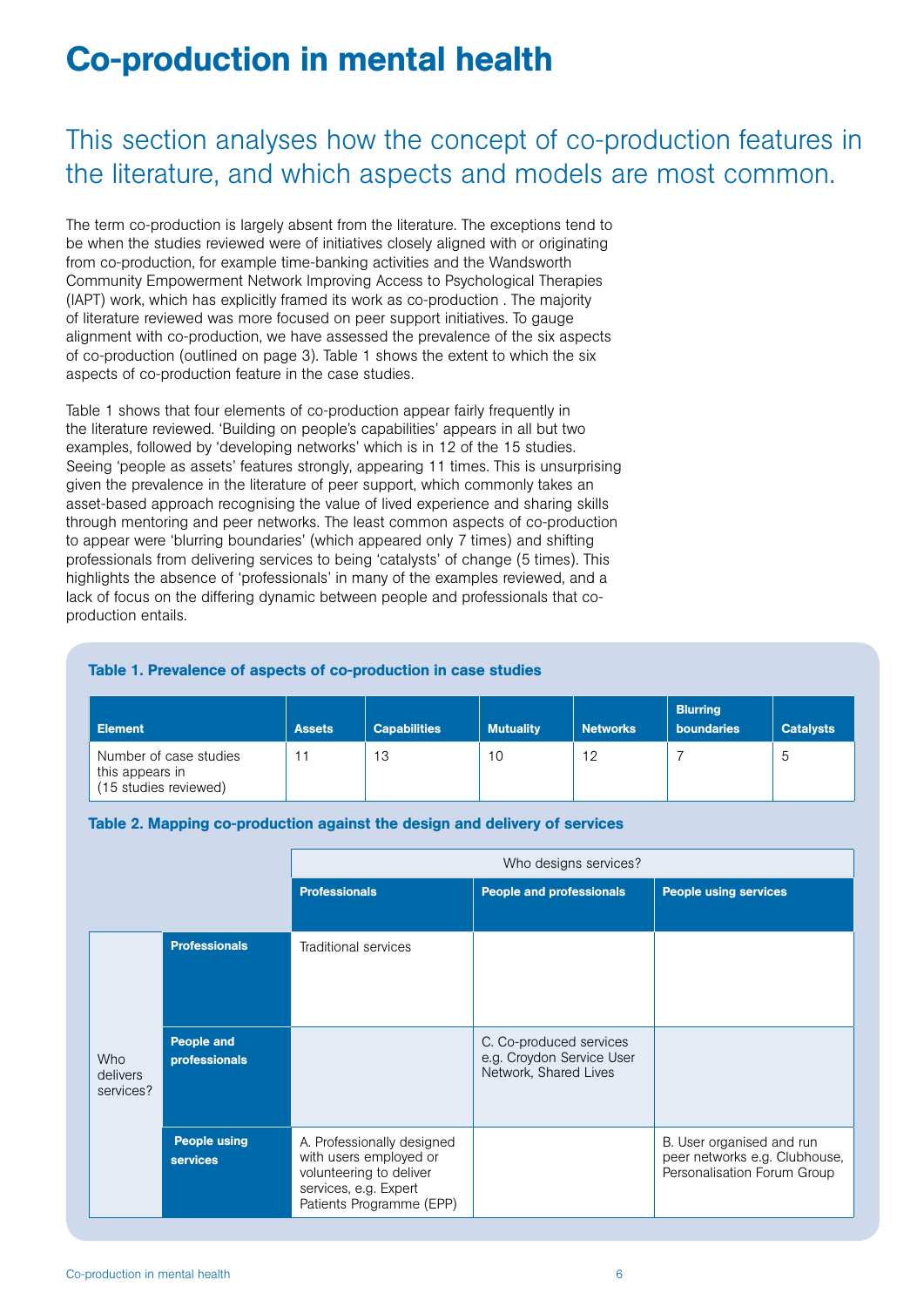Table 2 maps how co-production appears in relation to professionally designed and delivered services, and user-created and delivered services.

Below we briefly discuss how the case studies reviewed appear in different areas of the grid above and some of the strengths and weakness of the different areas.

#### *A. Professionally designed services delivered by people who use services*

These types of services include the Expert Patients Programme (EPP) and some of the peer employment projects. The format of the programme or service is largely designed by professionals, although the content may be delivered by service users after they have received training to do so. It tends to take place at arm's length from other mainstream services with support from a small group of professionals. They can be viewed as an 'add on' to the existing mental health infrastructure, rather than as integral or potentially transformative. These types of initiatives are often seen to be marginal to the 'real' work done by professionals. As a result they have little impact on the traditional knowledge/power hierarchies within mainstream services. As add on services, they can become financially insecure when funding for services is restricted.

#### *B. Peer networks organised and run by service users*

These types of services include the Clubhouse model and the Personalisation Forum Group (PFG). Often they have developed due to a gap in or dissatisfaction with the traditional service model. They exist outside mainstream mental health provision. This often allows them greater freedom and flexibility. They have few, if any, direct relationships with professionals in the system, which limits their capacity to co-produce. Sometimes they are in direct opposition to mainstream services. This can make it very difficult for them to collaborate with professionals who may be able to offer access to valuable professional knowledge or networks. It also makes it harder for them to alter the mainstream model of delivery. These types of organisation can struggle to access mainstream service funding or win commissioning bids and this can make them vulnerable to closure.

#### *C. Co-produced services*

The Croydon Service User Network (SUN) has been explicitly co-designed by psychiatrists and service users. SUN members participate in the running of the service, feed back their opinions, represent the groups at the SUN Steering Group and work alongside staff to help in the running of the groups. This ongoing connection between service users and professionals allows for a blurring of roles, and for building greater trust and a sense of shared endeavour. All members are making a valuable contribution, either in running the network, in organising group meetings, or by providing direct support to other members. The involvement of professionals as partners in the group means an active relationship is maintained, creating opportunities to influence professional practice and draw on professional knowledge or networks when needed. It is still the case that SUN hasn't altered mainstream professional practice, but opportunities for collaboration and influence are considerable in comparison with other examples. One aspect of this is that professional allies are funding research and evaluation of the impact of SUN as an intervention. They are in a position to use this information to influence their own professional peers, perhaps more effectively than service users can on their own.

The Wandsworth IAPT programme takes a macro level view of co-production. It is focused on rebalancing power between statutory mental health service providers and the wider community. To achieve this it has developed new relationships between community-based organisations and statutory mental health services. It is focussed on community institutions as assets, enabling community members to access appropriate support in places that have meaning for them. Faith leaders and followers have been trained to provide mental health support in community settings. There are powerful professional allies, with positive independent academic research recently published on the approach. It remains unclear how much professional practice within the larger mental health organisations has altered as a result of this initiative but the community institutions are found to have increased their capacity and networks substantially.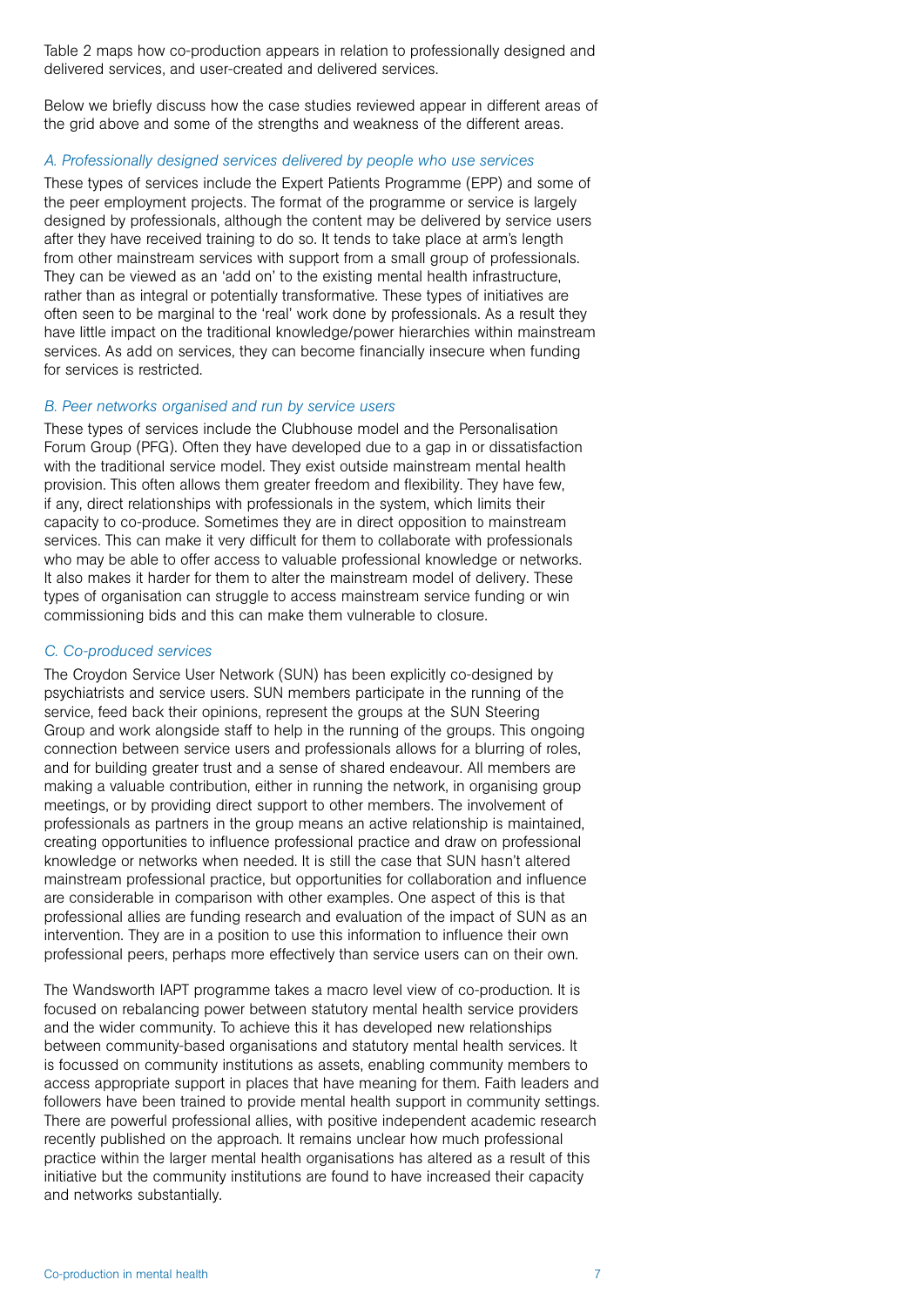### Peer support in mental health

Peer-based support has featured heavily in the evidence reviewed, and constitutes a large body of literature in its own right. It is a growing field, with a range of different approaches – some of which can be more co-produced than others. Rather than focusing on one case study in particular, we have analysed the overarching aspects of co-production, as well as some of the challenges of this approach to indicate how the strength of co-production can vary across examples.

Peer-run programmes can vary considerably in their focus, ownership, and management, and in the extent to which they are integrated into the support offer from statutory services. The following questions are useful in understanding how different examples embed co-production.

Who designed the programme, and who delivers it? For co-production to flourish, professionals and participants need to jointly design and deliver the programme. In some examples professionals have designed interventions in isolation from service users. In these cases it is likely that they will prioritise certain kinds of knowledge or methods of support over others. This then constrains the focus of the programme and the role that service users can play. Similarly, when approaches have been developed purely by service users in complete isolation (or opposition) to professionals, then attempts to co-produce can be constrained. Without professional allies user-led and user-run initiatives can find it harder to access some kinds of information, such as drugs trials or planned changes to local services.

What knowledge or skills are valued and exchanged within the network? Some peer support approaches focus on transferring professional knowledge to service users through training or capacity building. This can explicitly or subconsciously undermine the value given to lived experience or the friendship that can be provided by peers. In contrast, the SUN network values and exchanges lived experience and practical support between members. This gives access to ideas and skills that are different from those that professionals can offer. By including professionals within the SUN network they are able to achieve a positive blend of lived experience and professional knowledge.

Are the benefits of peer support individual or collective? Some peer support work is primarily one-to-one, focusing on individual changes such as increased self-confidence, enhanced self-management, or improved employability. Co-production is about creating collective benefit and mutual gains, such as wider or more diverse networks, as well as individual benefits.

How is power distributed between individuals or across networks? Some reviews of this approach show that formalising peer support by offering payment, training, and titles will inevitably lead to power differences (between peers) – even if these are minimised. It could lead to peers being less than honest (about their own condition) and saying or not saying things through fear of retribution.<sup>5</sup> Despite the introduction of paid peer workers, some studies found that the wider hierarchy of the institution remained unchanged while another layer of the hierarchy was generated. For example 'Peer Support Workers experienced feeling on the one hand part of the team; however, always of lower status than the other professionals.'6

What are the expectations around how the networks develop? In some of the reviews networks were described as 'natural', suggesting that they occur without practical or professional intervention. This triggers some concerns. We know that enduring mental health conditions and particularly in times of crisis can be very damaging to people's relationships with families and friends. This will decrease the number of networks available. Offering ideas or practical support to other people requires a certain level of personal confidence, as well as the opportunity to meet and interact. Traditional models of service provision can undermine people's confidence in their own coping skills. Professionals and peer supporters need to be confident about growing their own and other people's networks for support and friendship.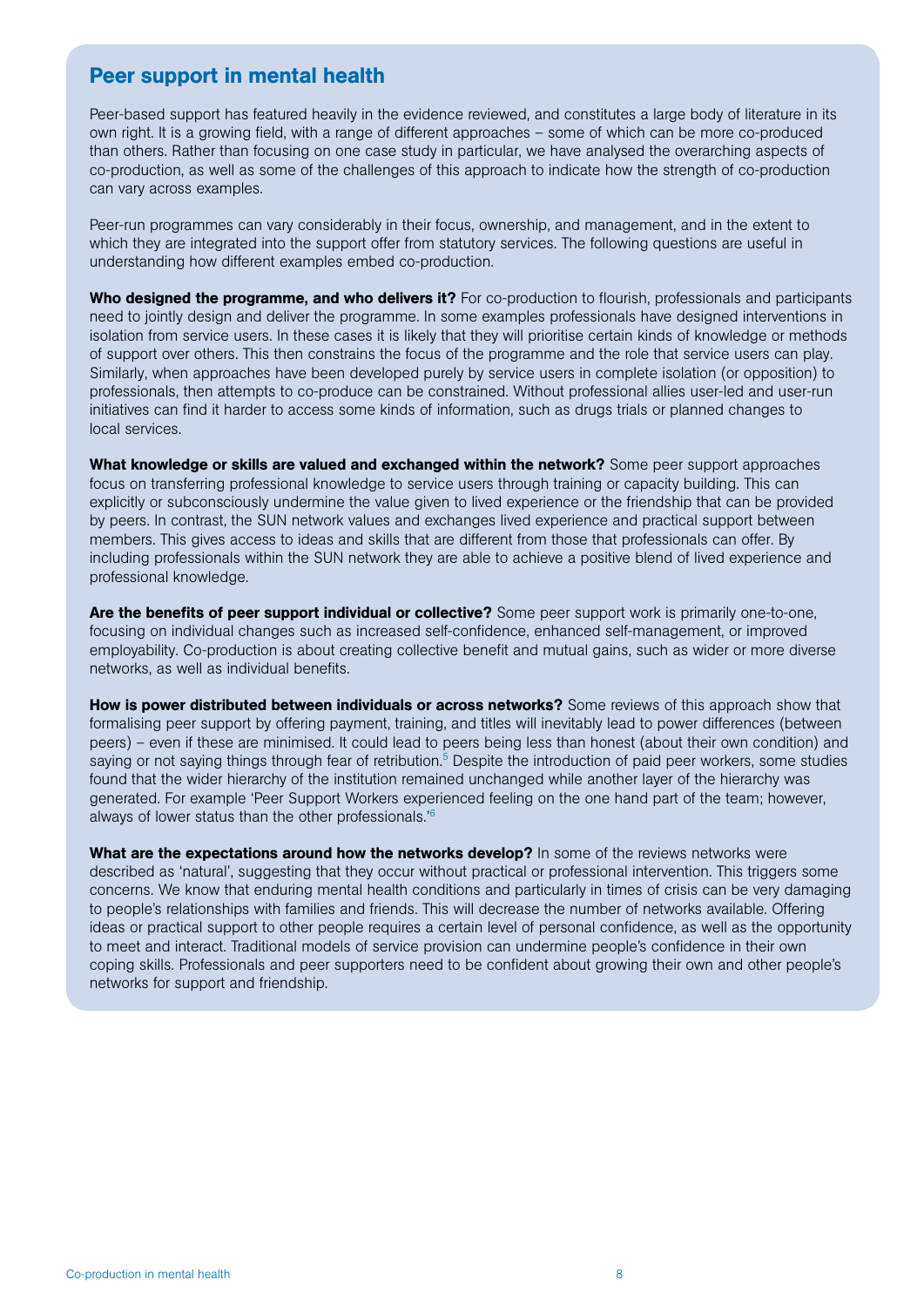### Co-production: analysing the evidence

This section assesses the strength of the evidence and analyses the key themes which emerged in the literature, grouping them in common areas.

#### What does the literature tell us?

The breadth of the literature on co-production in mental health is relatively small in comparison to many academic studies. That said, considering that co-production is a relatively new concept and still an innovative approach on the margins of public services, The evidence that does exist is promising, and much of it shows strong outcomes emerging for those who get support. There are some very good studies that have explored how the approach (co-production) links to outcomes, and have considered the monetary and non-monetary value of co-production. The literature is primarily qualitative, though some quantitative analysis is included when assessing the economic impact of co-production, predominantly through using social return on investment (SROI) methods.

Though we reviewed a small sample of 15 papers, some common themes emerged across the literature. These relate to outcomes connected to well-being, social connectedness, stigma, inclusion, and personal competencies and skills (e.g. selfesteem, self-confidence). Many of these outcomes align with the core principles of co-production, for example, in developing peer support and social networks, and in focusing on building up people's skills and capabilities.

Another relatively common theme in the literature is the preventative impact of co-production, and a number of studies indicated that their project was preventing more acute needs arising by filling a gap in existing service provision that provides support for people prior to reaching a crisis point. Though the preventative aspect was fairly common, it had not been measured or captured in a consistent way in any of the studies.

Though much of the literature points to the well-being impact of using coproduction, with the exception of the Richmond Fellowship and up2us evaluations, none of the projects uses an explicit well-being framework. Likewise, there was very little evidence which used mental well-being or clinical scales to assess different interventions. However, there are strong conceptual links between well-being and co-production which we have explored in a separate section below this analysis and a number of outcomes came up which sit within different domains of well-being.

We also tried to capture some of the evidence on co-production and personalisation from the wider social care field, but have included very few examples as most of the evaluations have so far focused on the impact of the personal budget, rather than on features of co-production. Those examples that do include co-production tend to be case studies, without a research or evaluation component on the impact of the support.

#### Common themes and outcomes

The key themes which emerge from the literature are:

- Improved social networks and social inclusion.
- Addressing stigma.
- Improved skills and employability.
- Prevention.
- Well-being-related outcomes, including improved mental and physical well-being.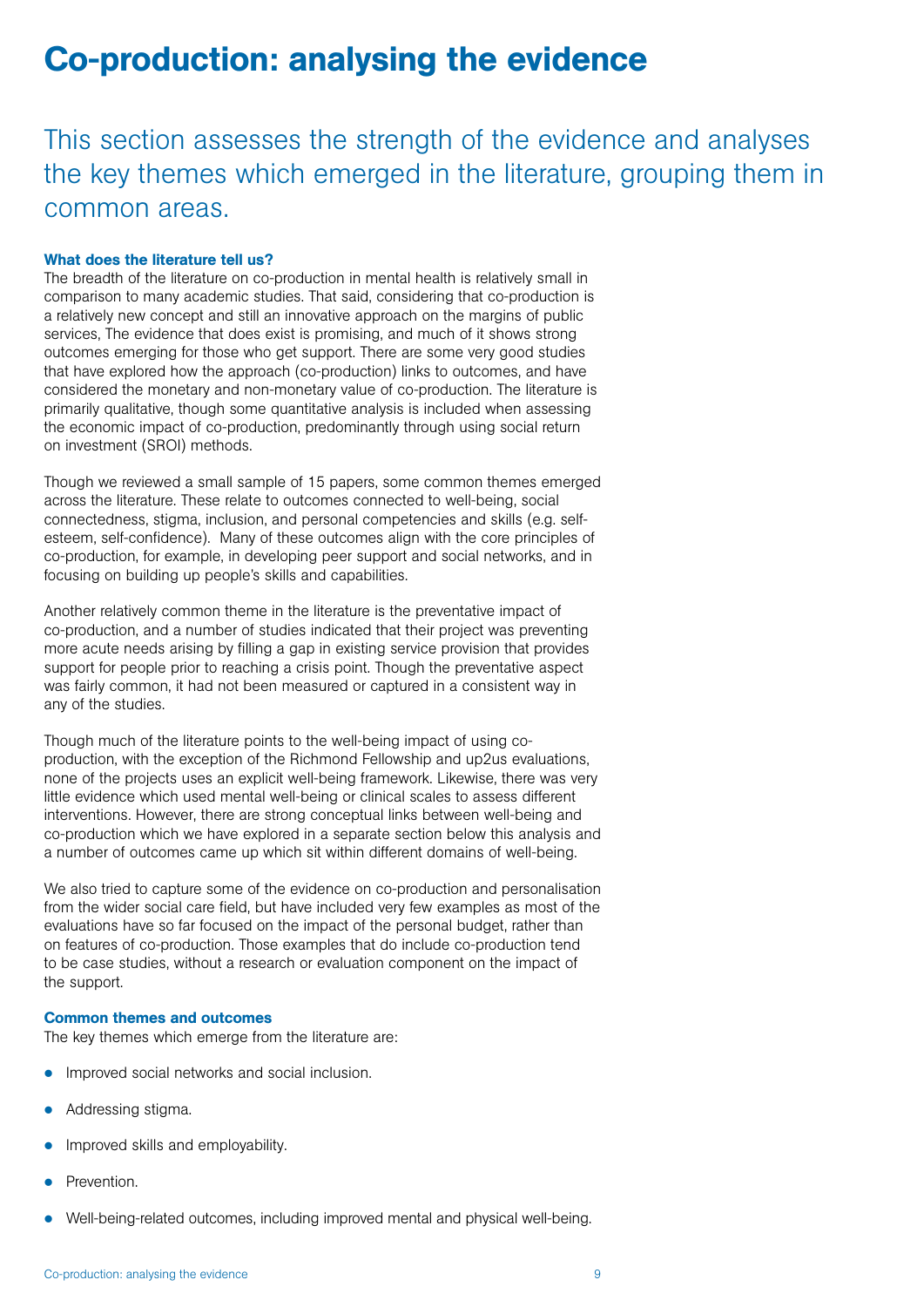Each of these is explored in more detail below.

#### Social networks and social inclusion

The strongest theme to emerge in the literature concerned a cluster of outcomes related to improved social networks and inclusion. This theme was a consistent feature of the literature, and included stronger relationships with peers, family, and friends; a reduced sense of stigma associated with mental health conditions; and a greater sense of belonging to local groups, communities of interests, and networks.

Where evaluations had taken an outcomes-focused approach, common outcomes included improved social networks, feeling valued, greater community cohesion, reduced stigma, and reduced isolation. In some examples, the self-reported indicators for these outcomes were extremely high. For example, the evaluation of the Retain project showed that 90 per cent of participants reported reduced isolation and 28 per cent of participants in the Expert Patients Programme made or sustained new friendships. Some of the approaches based on peer networks of support demonstrated improved support networks (Personalisation Forum Group and Croydon SUN) and that the projects provided formal structures of support, as well as new friends who provided informal support.

The impact map (Figure 2), taken from the Holy Cross Centre Trust evaluation, shows that activities that encourage people to meet others and try new things can lead to individual outcomes: for example, increased confidence in social situations, meeting new people in the medium term, and longer-term community level outcomes, such as greater community cohesion.



#### Addressing the stigma of mental health services

Another common theme emerging from the literature was reduced stigma for those accessing mental health support and services. This had three aspects: reduced stigma experienced from professional staff in mental health services, less stigma in accessing services, and reduced stigma from the 'community'. The key principles of co-production that address stigma are developing peer and support networks, and eroding boundaries between people and professionals.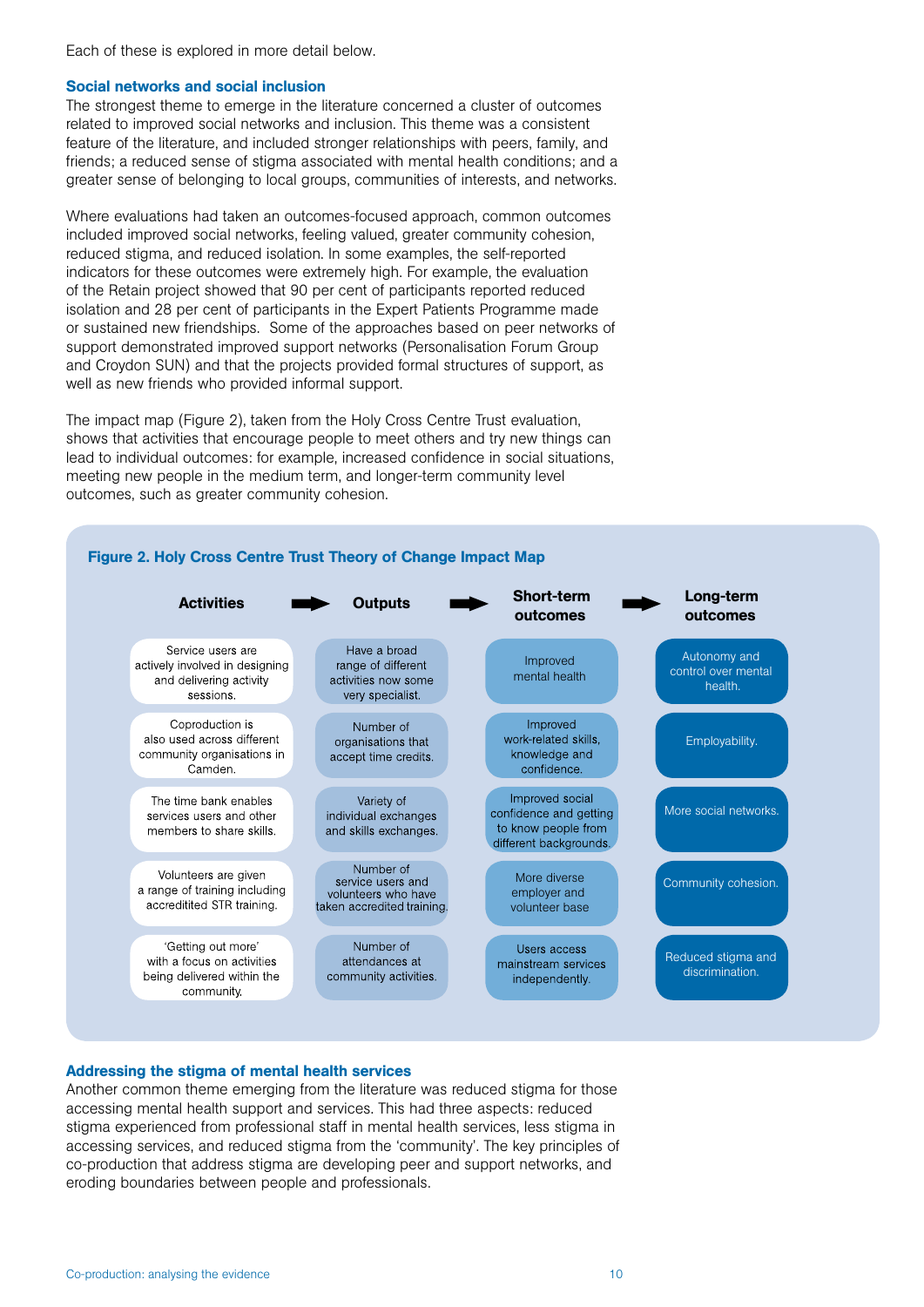In some cases, stigma was reduced because mental health services and support were shifted and physically based outside statutory services, sometimes in people's homes (Shared Lives) or in local institutions, such as faith centres (The Wandsworth Model). The Wandsworth evaluation highlighted the impact the project has had on reducing the stigma associated with mental health services among Black and Minority Ethnic (BME) groups, in particular by working with local community leaders to promote awareness of mental health services, and to base some support within local institutions – such as churches and mosques – that make it more accessible.

In other examples, services actively promoted people's engagement with universal services, such as local leisure centres and colleges, rather than providing training or other opportunities away from public facilities. In doing so, co-production became a method of achieving broader ambitions for social change. The Holy Cross evaluation reported that 'the partnership approach and method of delivering services in the community encourages service users to rely less on their service in the longer term, and also addresses some of the wider inequalities issues, such as stigma and discrimination, that can perpetuate poor mental health and lack of social cohesion.'7

The Changing Minds programme evaluation indicated that a peer-led model was particularly effective at challenging stigma from staff towards those with mental health conditions, and that involving experts-by-experience in training and raising awareness among staff and among local groups was successful in challenging stigma and discrimination.

#### Improved skills and employability

A cluster of outcomes emerged in the literature that included improved skills, knowledge, and engagement with formal learning and training opportunities, and longer-term employment outcomes. The second principle of co-production, 'building on people's capabilities' promotes new activities, skills, and knowledge as one of the main aims of services, and so it is perhaps unsurprising that it emerged as a strong theme in the literature.

Many of the peer-led or experts-by-experience programmes included formal and structured training or self-management programmes, and often led to paid employment. In these cases, employment was often within health services, though some examples did show how people used the experience they had gained to move away from mental-health-related employment.

Other projects used time credits and volunteering schemes to provide people with a variety of opportunities to learn new skills and put these to use in practical scenarios. Some of the projects, including the Mosaic Clubhouse, promote recovery and mental health support in a direct work context, so people are focused on workrelated projects as part of their support.

This evidence for employment-related outcomes is particularly strong in the Peer Employment Training Programme in and Changing Minds, both of which include an aspect of formalised training, where participants showed increased engagement in formal learning and sustained employment outcomes. The Expert Patients Programme (EPP) saw a 24 per cent increase in paid employment outcomes.

#### Prevention

A strong theme throughout the literature was the decreased use of acute mental health services and a reduction in severe and acute mental health needs. There are two aspects to this – at the individual level and the system level. At the individual level, both Shared Lives and Local Area Co-ordination showed how co-producing support developed individuals' skills and capacity, helping them to build up their personal resources and local networks so they have support to stay well and active, and without needing to call on acute mental health services.

Shared Lives and Local Area Co-ordination also work at the system level, building and facilitating local networks of support that actively try to keep people well, and provide an alternative to statutory services. Peer-based programmes such as the Personalisation Forum Group and Croydon SUN, or the support on offer through time banks such as that at Holy Cross, also do this: they create alternatives to acute services, meaning that people don't have to reach crisis point before they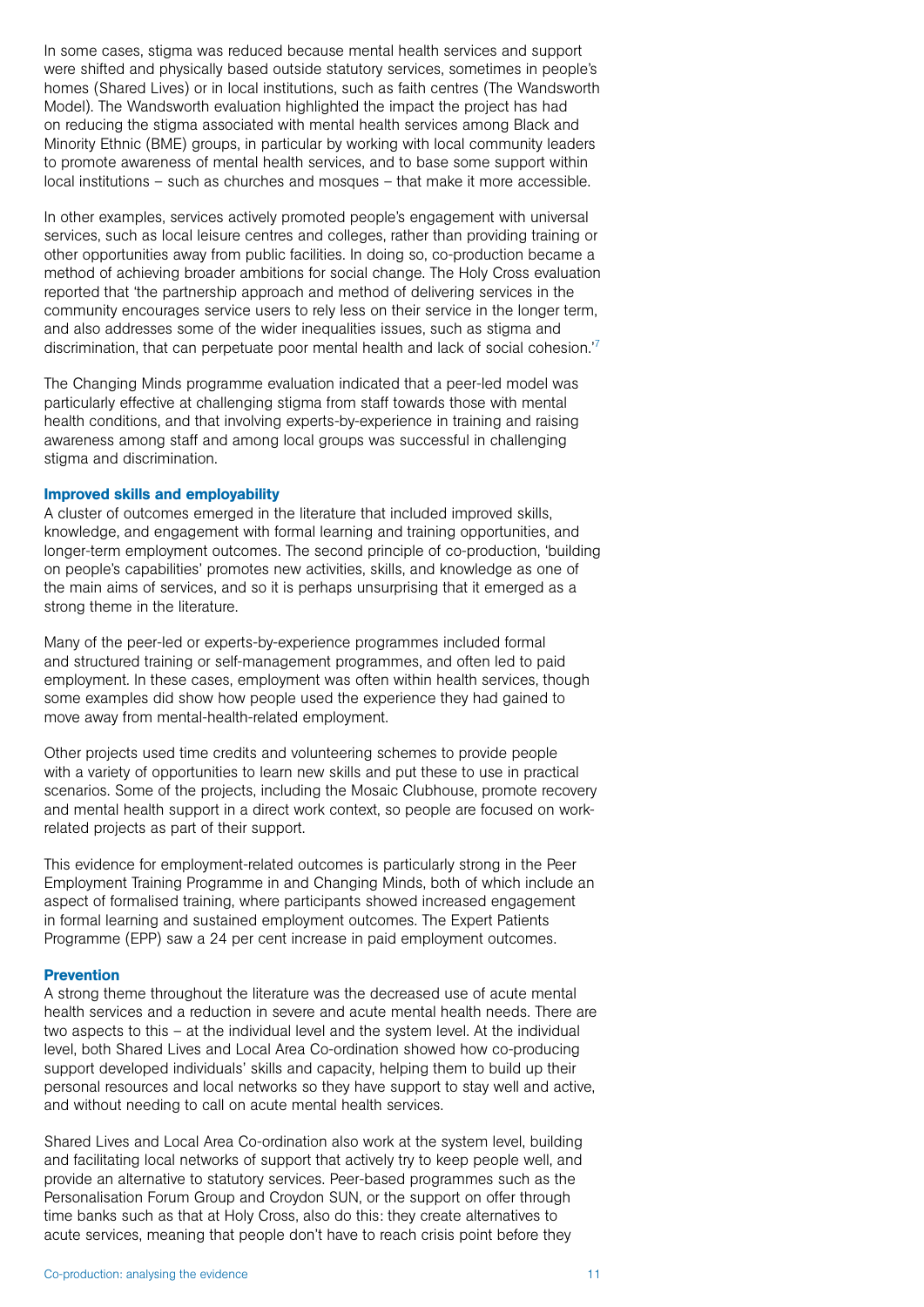get support. Evidence from the Croydon SUN programme showed a 30 per cent reduction in use of Accident and Emergency services after six months of members being part of the network, while 16 members of the Personalisation Forum Group said that without the support of the group they would have had an episode in the crisis house or would have been hospitalised over the preceding two years. The Recovery Innovations showed hospitalisations had been reduced by 15 per cent at one centre, while one hospital that was part of the Peer Employment Training approach reported a 56 per cent reduction in re-hospitalisation after one year of implementing the peer support programme.

#### Co-production and well-being

Well-being was the strongest theme emerging from the literature. Although none of the evaluations except the Retain programme and up2us used an explicit wellbeing framework, 'improved mental well-being', 'improved physical well-being', and 'improved well-being' came up in a number of the studies. Even more frequently occurring were outcomes related to particular domains and models of well-being. These outcomes tended to fall into two clusters which fit within the 'Personal Resources' and 'Functionings' sections of nef's *dynamic model of well-being*  (Figure 3).



The links with these two domains (Personal Resources and Functionings) is very strong, and so we have structured this section of the analysis around a broader explanation of the dynamic model of well-being, followed by an analysis of the relationship between co-production and well-being, illustrated with examples and evidence from the literature review.

The dynamic model of well-being was developed by nef's Centre for Well-being after a major review of the most commonly used approaches to conceptualising well-being. It is unique in that it successfully brings together two of the major theories of well-being – the hedonic and the eudemonic theories – into one framework of subjective well-being.

One of the core components of well-being is how we function (Good Functioning and Satisfaction of Needs – the middle box). This contains three core psychological needs which constitute our ability to function, collectively known as the self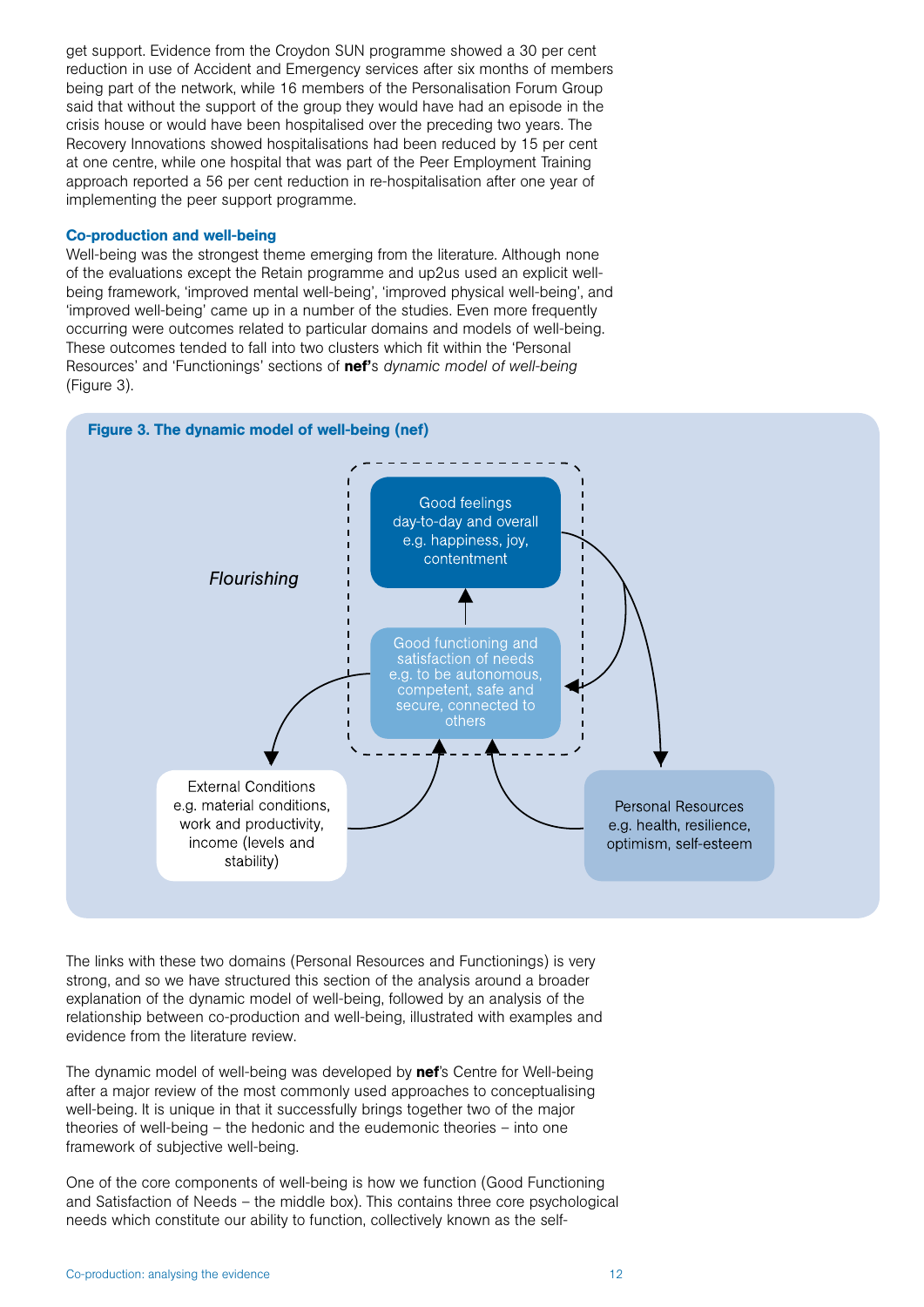determination theory (SDT): these are autonomy, competence, and relatedness.<sup>8</sup> There is a lot of evidence showing that these three psychological needs are fundamental to our ability to experience positive life outcomes. The two boxes below – External Conditions and Personal Resources – are major factors in determining our well-being: they are the drivers that can either increase or decrease it. External conditions are all of the factors that exist outside our immediate self, for example, our relationships or employment. Personal resources relate to psychological and emotional characteristics and include factors such as our resilience, confidence, and self-esteem.

The model is dynamic, which means there are feedback loops between the different components that support and reinforce each other. This is illustrated in the following excerpt.

*Much research suggests that feeling close to, and valued by, other people is a fundamental human need and a defining characteristic of people who demonstrably function well in the world. The need for relatedness to others can be supported through various external conditions of a person's life: at work, through the respect and friendship of colleagues; at home, through the love and support of close family; and so on. Additionally, however, across all of these domains of life, a person who has the psychological resources of self-confidence and optimism may be more likely to make friends and to form relationships. Thus, the extent to which the need for relatedness to others is satisfied is likely to be a function of both external conditions and internal psychological resources. So long as the individual has a sufficient sense of relatedness, this will lead to more positive day-to-day feelings and to a general sense of satisfaction with how life is progressing.*<sup>9</sup>

This indicates briefly how the different components come together and interact to shape someone's well-being. For a more detailed explanation of the model, please see *http://www.neweconomics.org/publications/entry/measuring-our-progress* 

#### Co-production and well-being

A link between the core principles of co-production and some of the components of the dynamic model have emerged through this literature review, which we explore in more depth below. Although none except the Retain and up2us projects used an explicit well-being framework, 'improved mental well-being', 'improved physical well-being', and 'improved well-being' came up in as an outcome in several of the studies.

More commonly cited than the language of well-being were references to outcomes related to particular domains of the well-being model, in particular to outcomes that sit within the 'Personal Resources' and 'Functioning' sections of the dynamic model of well-being. We have broken this down into two sections: (1) Co-production and self-determination theory and (2) Co-production and well-being: personal resources.

#### 1. Co-production and self-determination theory

A cluster of outcomes emerged through the literature that relate to the core components of self-determination theory (SDT): competence, autonomy, and relatedness. These were among the main outcomes evidenced from the Holy Cross Centre Trust, Shared Lives, Changing Minds, the Richmond Fellowship, and the Mosaic Club House.

Figure 4 shows diagrammatically how the six core principles of co-production can be mapped across to the three components of SDT.

Autonomy was a particularly strong outcome that emerged from the literature, and may be supported by the focus that co-production places on individual agency, and the change in the professional's role from one who delivers services and therapies, to one who supports and facilitates. The theory of change diagram from the HCCT evaluation (Figure 2, page 10) links the active involvement of people using services in designing and delivering support and activities, to long-term autonomy and control over mental health. Participants in the Arizona Recovery peer employment training programme reported feeling more empowered, and people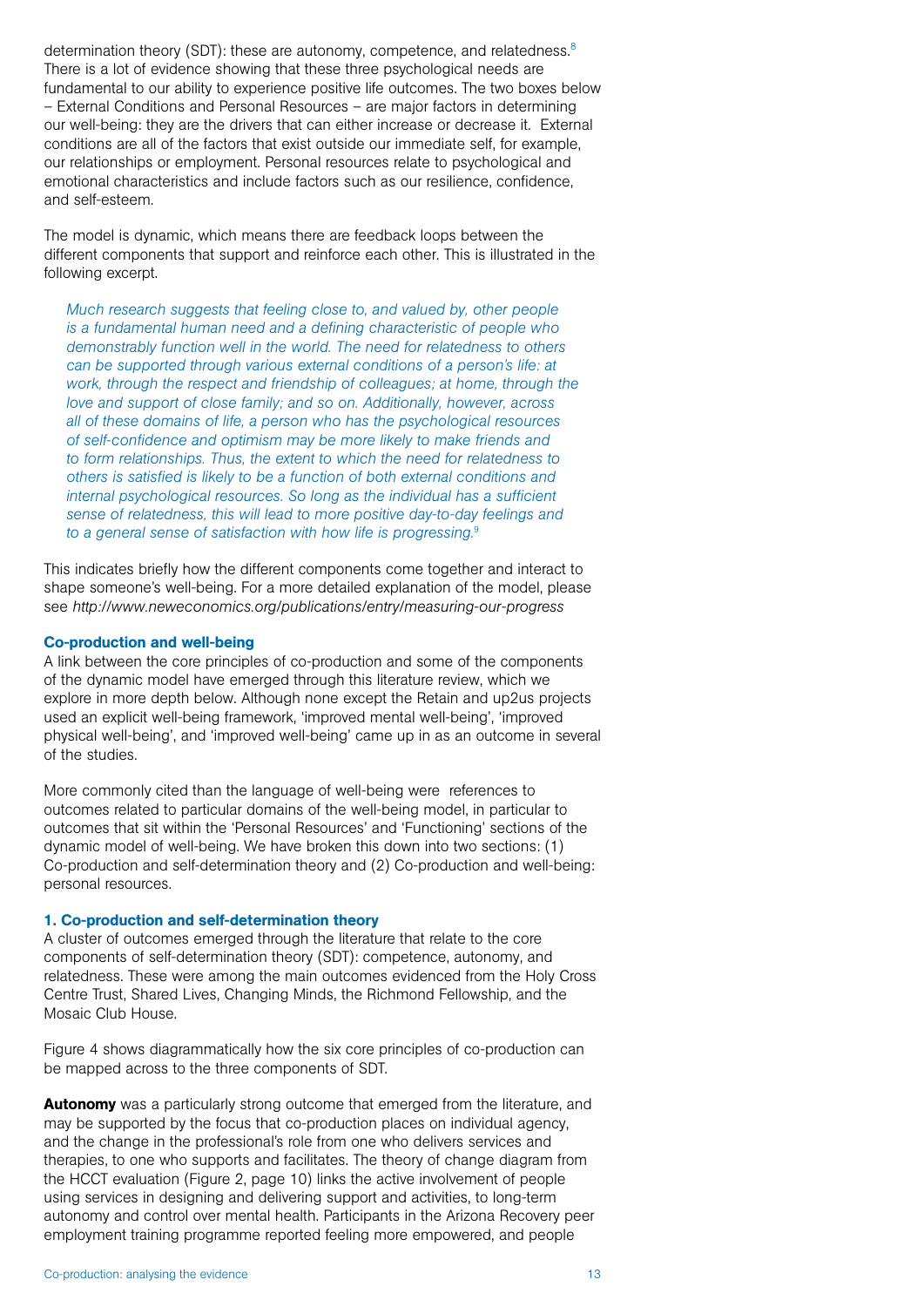being supported by Shared Lives reported feeling more in control, as did those in the Richmond Fellowship programme, and many of the peer-led programmes. Coproduction involves a transfer of power towards the person getting support, and so can create more autonomy and control over long-term goals, as well as everyday activities and types of support. In the most powerful examples, such as HCCT and the Mosaic Clubhouse, it encourages people using the service to take a high degree of ownership and responsibility over the running of the service.



Relatedness is another key component of SDT, and co-production focuses on building social networks and developing relationships among people using services. This is most commonly in the form of peer support, but in some projects it also involves developing new relationships and networks with others in the local area, or with those who have similar interests. This is a strong feature of Shared Lives, HCCT, the Expert Patients Programme, and Local Area Co-ordination. Some of the commonly stated outcomes include increased social networks, greater social cohesion, improved relationships with friends and family, and new friendships. Fostering strong social relationships between people was also an important part of the up2us approach and underpins successful collective purchasing approaches for people with personal budgets.

**Competence** is the third component of SDT and features in the literature through outcomes related to people learning new skills and competencies. This can be through formalised training programmes, such as the peer training programmes, or through informal opportunities to learn new things, and take part in learning and development opportunities. An explicit feature of many co-produced services is focusing on building up people's skills and capabilities are a core part of 'services'. For example, the Holy Cross Evaluation indicated that '[the time bank] gives people the opportunity to contribute, to learn new skills, and to improve their confidence which has important positive impacts on their mental health'.<sup>11</sup> The Changing Minds project involves formal training courses and one of the core outcomes was increased engagement in formal learning. Other projects, such as the Richmond RETAIN project, focus on building up self-management, communication, and problem-solving skills.

#### 2. Co-production and well-being: personal resources

The second strong theme to emerge in the literature captures a cluster of outcomes that can be described as personal, social, and emotional capabilities, many of which overlap with the 'Personal Resources' section of the dynamic model of well-being*.* These are sometimes described as inherent characteristics, but can be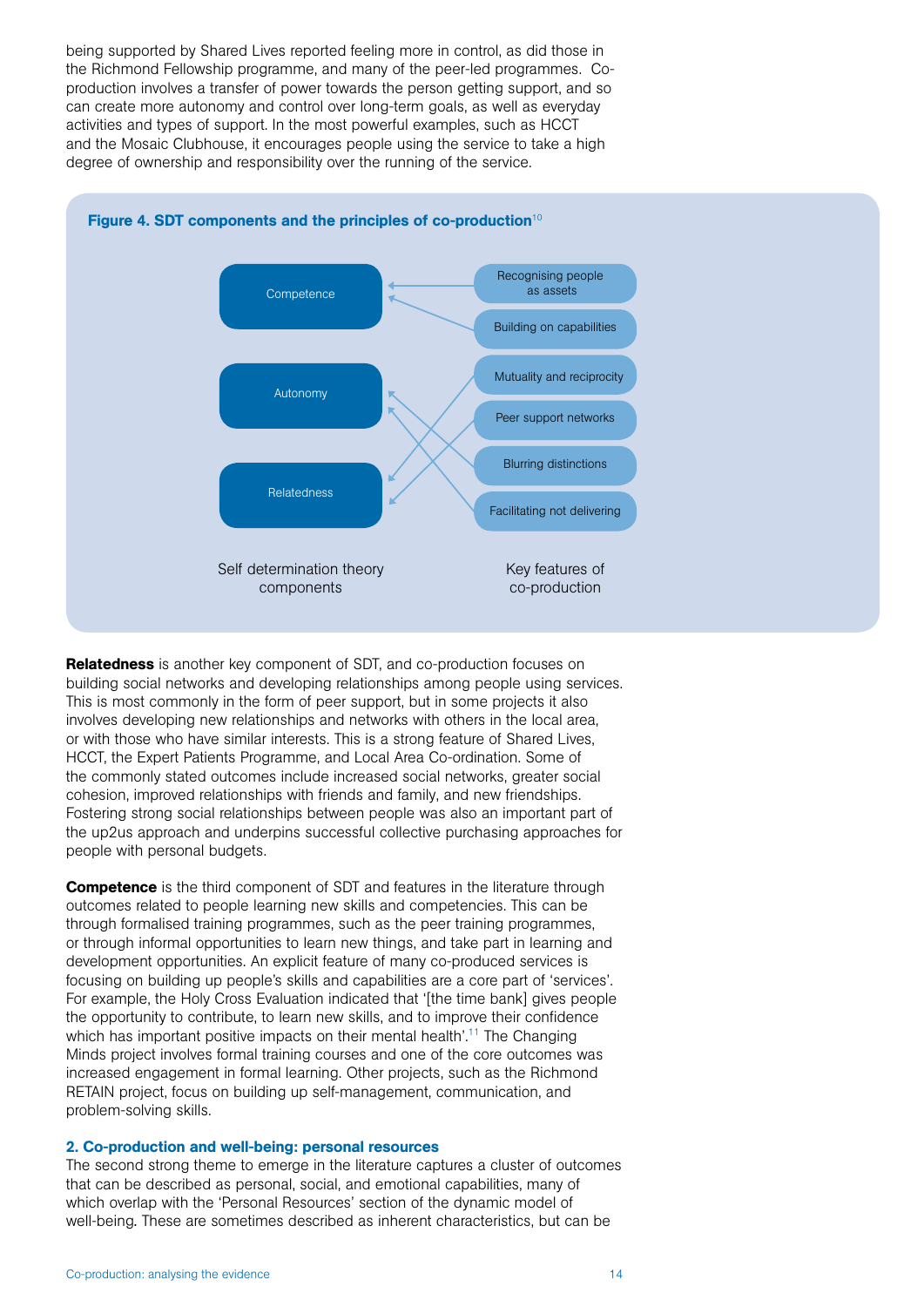supported or eroded depending on the conditions shaping someone's life. They are characteristics such self-esteem, confidence, resilience, improved physical health, skills and knowledge, problem solving, and negotiation and communication skills, and occurred in every example we reviewed. The most common of these were confidence and self-esteem, identified as strong outcomes in the Richmond Fellowship project, Shared Lives, Changing Minds, Local Area Co-ordination Middlesbrough and many of the peer support programmes.

One of the six core principles of co-production is a focus on building up people's skills and capabilities, including these personal resources. The feedback loops within the dynamic model also reinforce and shape these personal resources, so that if someone's functioning improves, and their relatedness or autonomy increases, it can improve their personal resources.

So, we can draw a link between co-production as a means of improving people's functioning as many of the key principles of co-production support and enhance the three pillars of SDT. We can draw a link between co-production and one of the key drivers of well-being: that of personal resources.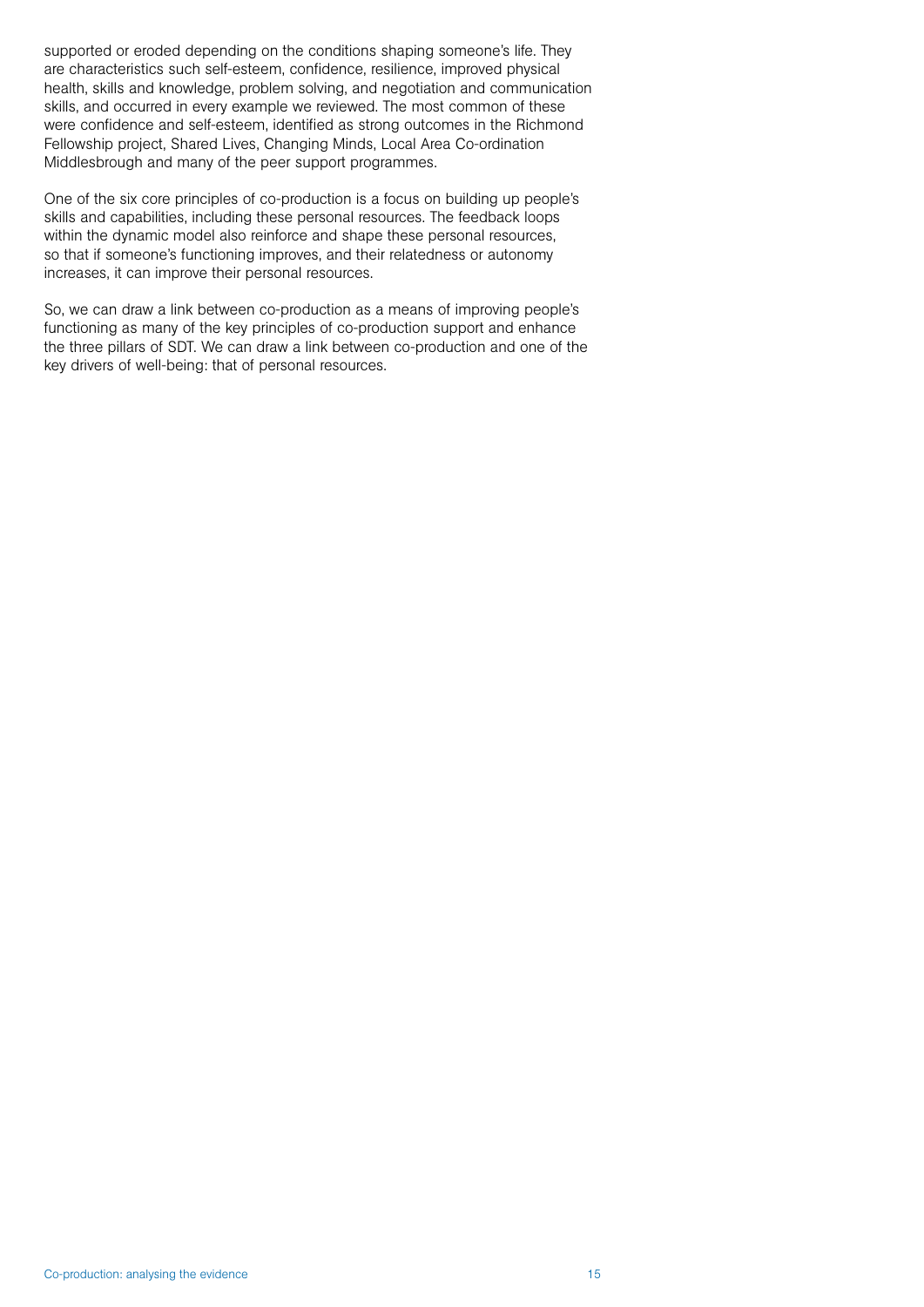### The value of co-production

This section explores what value co-production brings to two main stakeholders: the individuals who get support, and the state. In particular, it explores the way new resources – people's time, skills, and expertise – as well as better use of existing local goods and services, can improve the capacity and impact of public services.

The use of co-production brings new resources into the design and delivery of public services, and creates value for those who use public services – and for the state, in ways that are different from more traditional 'top down' services. We can categorise and describe this value in many ways: Figure 5 shows one way of understanding the value that is created by breaking it down into the following three areas:

- **Intrinsic value for individuals:** the value people get through improved outcomes *because of* the approach which is used. For example, building peer support networks as part of a mental health intervention can improve the quality and impact of support.
- $\bullet$  Increased capacity and impact of public services: the additional capacity created by bringing people's lived experience, expertise, time, skills, and resources into services. This might be through peer-led networks, through working with a broad volunteer base, by using time banks, or through improving the access of marginalised groups to public services by building the capacity of community-based networks – for example faith groups of local schools – to provide support. Working with individuals and groups in this is most easily quantifiable through the number of hours dedicated to creating public outcomes, while the impact of using local networks, experience, and knowledge, while often extremely valuable, is less easily quantified.
- Monetary value to individuals and the state: some of the outcomes that people experience can be very easily quantified in monetary terms. For example, employment-related outcomes, or in preventing more acute needs arising, and so reducing the use of crisis services, which was pointed to as a common feature within the literature. All aspects of Figure 5 will create value, but only the last cog represents the monetary value of the activities and inputs.

#### How has the concept of value emerged in the literature?

#### *Intrinsic value for individuals*

Most of the literature focuses on intrinsic value, which is captured by some of the common themes which emerged in the evidence such as improved well-being, social networks, and connectedness, reduced stigma and increased skills and employability. Many of the individual case studies described powerful stories of personal change through the process of co-production. In particular, the value of developing stronger social networks, and building up an individual's agency, skills, and capabilities had a strong role in achieving change.

#### *Increased capacity and impact of public services*

Much of the literature also demonstrated how co-production could increase the capacity of services. This includes:

 $\bullet$  The variety of support and activities services are able to offer. For example, the Holy Cross Centre Trust can offer a huge range of activities and learning opportunities through its time bank, which it would be unable to deliver if it were just using the time and expertise of its small staff team.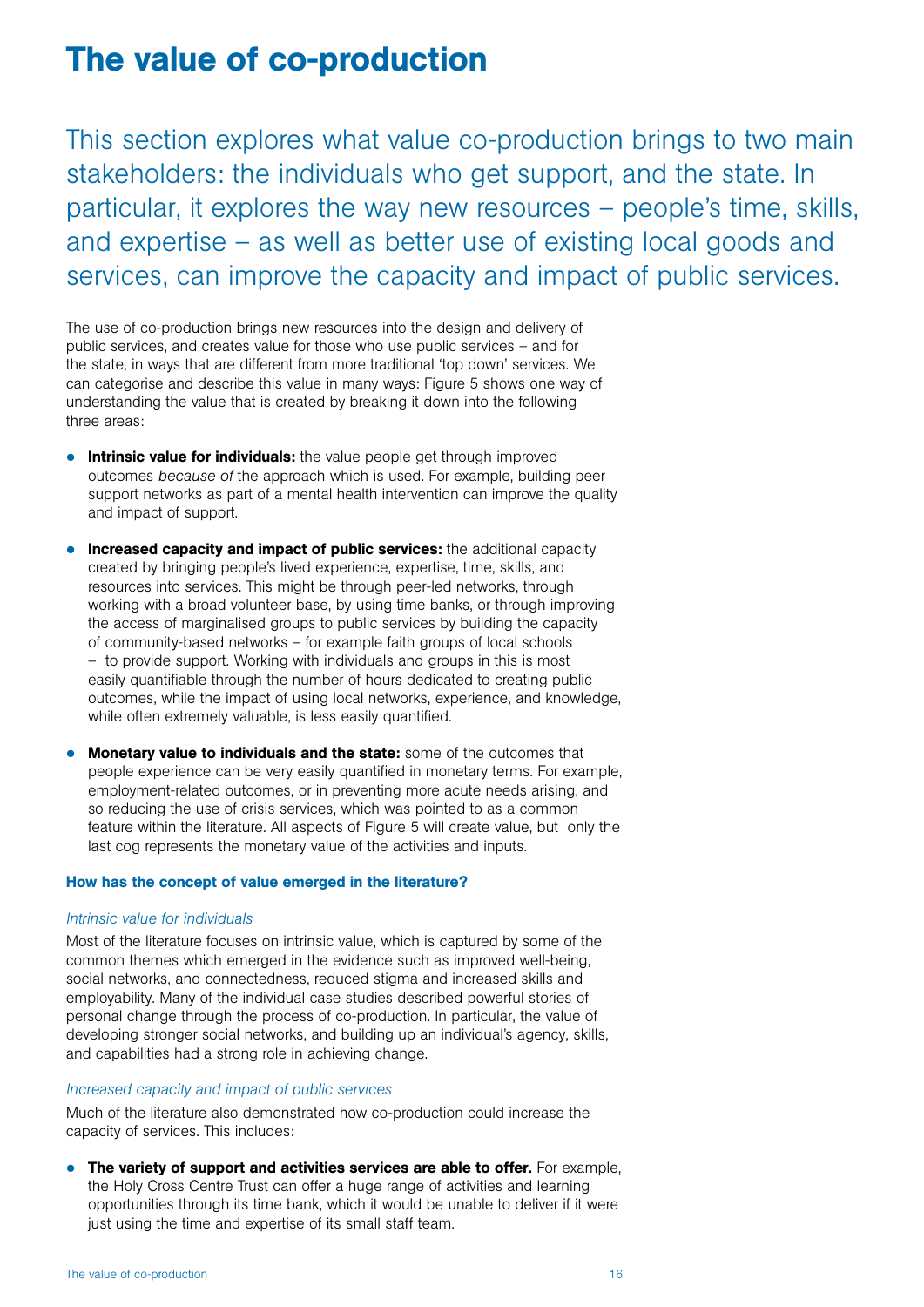#### Figure 5. The value of co-production



- The breadth of expertise and experience. Much of the literature testified to the value of lived as well as professionally learnt experience, and in particular the way in which peer support can complement professional support, providing practical help away from acute services. The peer-led programmes at Changing Minds, Croydon SUN, and the Personalisation Forum Group all showed the value and impact of combining the time and experience of those with mental health conditions, with the resources of paid professionals.
- The time available to provide support. For example, the Mosaic Clubhouse uses 444 hours per week of paid support workers time, which is supplemented by Clubhouse Members providing 849 hours per week, making the service affordable and effective. This is also a common feature of many time banking examples.
- The value of working in partnership with civil society and the voluntary sector. Many of the examples showed how working closely with local civic organisations such as faith centres or schools, and better using their influence, networks, and resources, helped to improve mental health outcomes across local populations. The Wandsworth IAPT approach showed how an entirely new layer of mental health expertise can be developed within local faith institutions across a borough, and the impact this has on improving access and addressing inequalities. Much of this value comes from combining public resources with the networks and access of non-state actors – people and institutions – who can reach people who need mental health support, rather than trying to bring them in to services.

#### *Monetary value to individuals and the state*

Calculating the benefits of co-production and attributing a monetary value can be done using a range of methods. In the literature we reviewed, it usually involved either attaching a financial proxy to a social outcome, or directly calculating the costs and benefits of co-production.

Some of the value that is created through co-production can be more easily monetised than others. A common method used in the literature we reviewed was SROI, which associates financial proxies with social and environmental outcomes. This can be a very useful way of capturing and communicating value. However, for the purposes of this part of our analysis, we are referring to more directly associated cost savings or cost additions that the state or individuals may experience. Evidence of this within the literature we surveyed was scant, and usually drew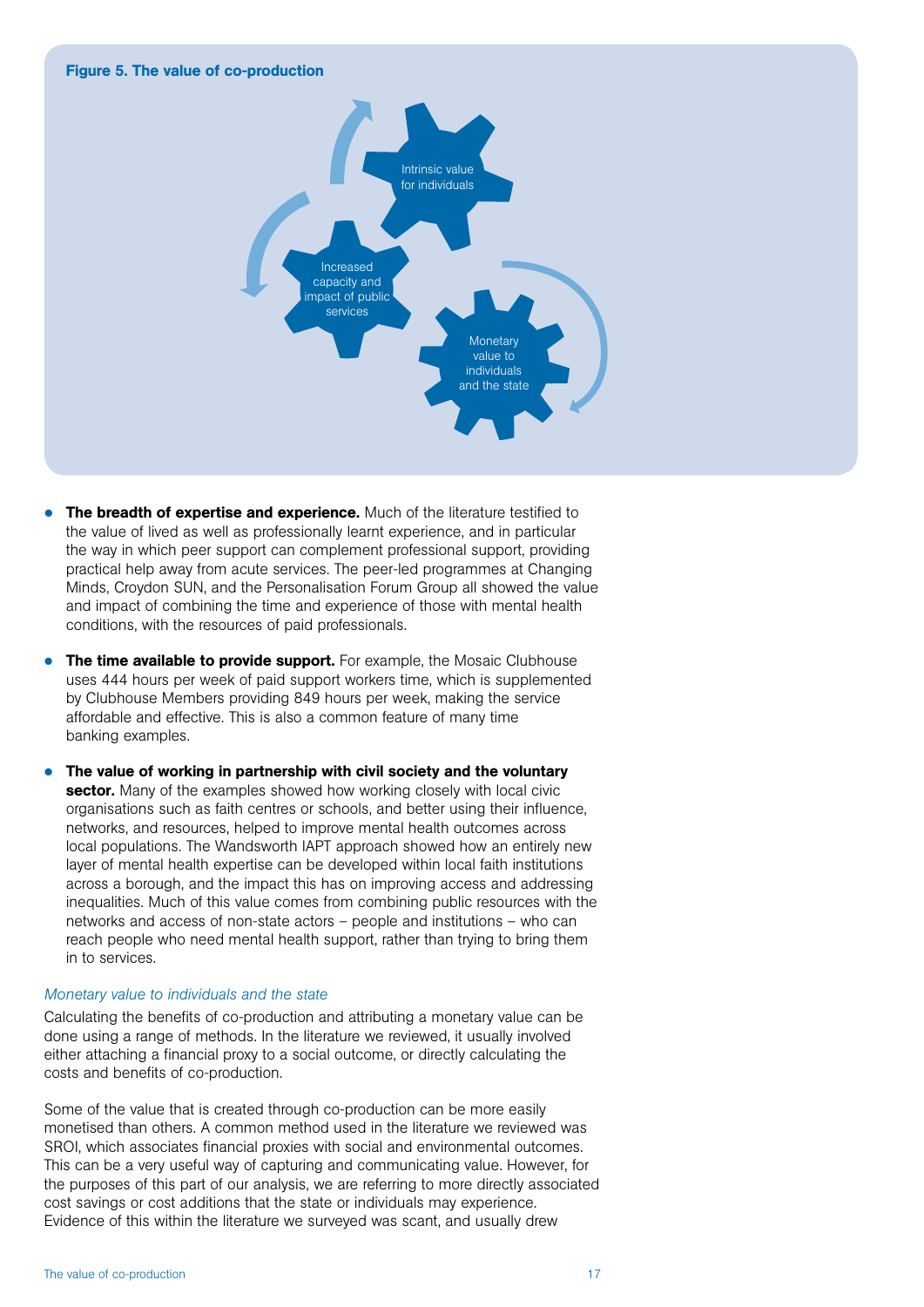on two calculations of value: the value of unpaid labour brought into the delivery of public outcomes through co-production; and the estimated savings made by preventing more acute needs arising, thereby avoiding costs associated with hospital admissions, A&E visits, or other crisis services.

It is relatively easy to identify the financial value of co-produced support which is based on time banking or peer support initiatives. For example, the Personalisation Forum Group estimated that it had used 13,104 hours of practical support per year, with an approximate value of £250,000. Holy Cross, Changing Minds, and the Croydon SUN are able to make similar approximations.12

Calculating the financial value of preventing more acute needs arising is more difficult, though the SUN project does calculate the costs of avoiding A&E attendance, and unplanned hospital attendance, and has measured these statistics for its population over a year-long intervention. However, the savings are often not realised until change happens at a more systemic level, and at a scale where such acute and expensive services can be reduced across local areas or populations.

There is much more literature on how a range of approaches related to coproduction creates these different types of value, but which are beyond the scope of this project. These include time banking, asset-based community development, health navigators, befriending services, volunteering, and social prescribing schemes. An evidence review of reciprocal exchange systems (including time banking) was produced by nef in 2011 and can be downloaded here.

Appendix 1 provides more detail on the evidence reviewed.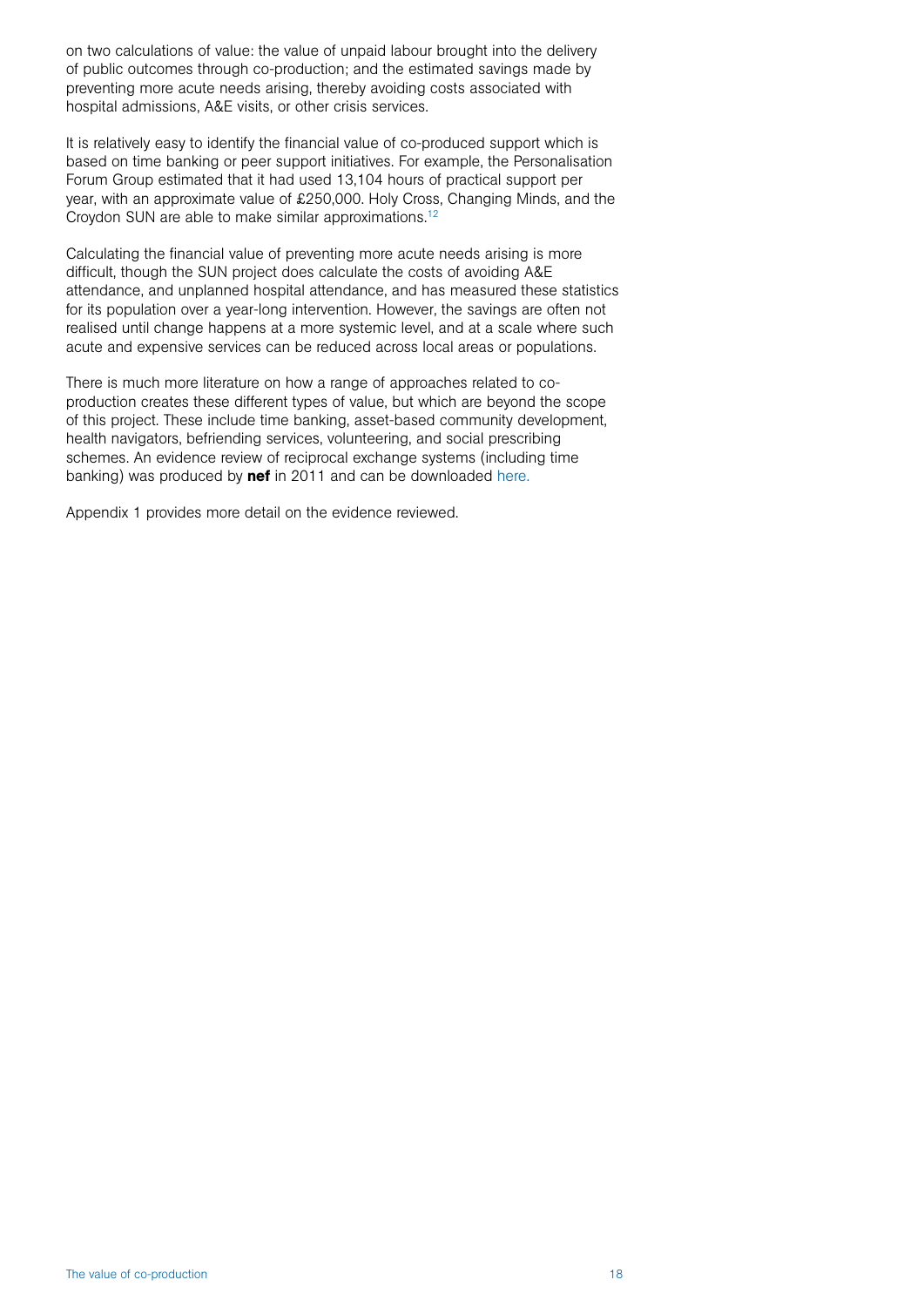# Appendix 1: A summary of the literature

#### **nef**, Commissioning for equalities, social return on investment (SROI) analysis (March 2011) (unpublished)

#### *Summary description of the project*

A consortium of mental health services in Camden has a time bank as part of its service, and using this has embedded co-production into the way staff and members work together. Time-bank members run many of the activities at the centre, and their contributions are valued with time credits. The centre has extended the time-bank network to include local organisations such as University College London, the British Museum, charities, colleges, and leisure centres so that members can access these resources using their time credits.

#### *Social outcomes and impact*

Short-term outcomes include improved mental health; improved work-related skills, knowledge and confidence; improved social confidence and getting to know people from different backgrounds; users accessing mainstream services independently.

Long-term outcomes include autonomy and control over mental health; employability; more social networks; community cohesion; reduced stigma and discrimination.

#### *Economic or monetary impact*

The SROI analysis showed that for every £1 invested in the service by the local authority, over £5.75 in social value is generated.

Most of the value is related to outcomes relating to mental health and employability outcomes, improved social networks, reduced stigma and discrimination, and improved community cohesion. Isolating the value created to the state from the investment of Camden gives a return on investment of more than £3.40 for every £1 invested.

The service relies on service users and time-bank members investing their time and energy, which have been valued in terms of hourly rates at the London Living Wage, to total £137,119.

Shared Lives, *An evaluation of the quality, outcomes and cost effectiveness of Shared Lives services in South East England,* naaps and IEP (2009)

#### *Summary description of the project*

Shared Lives services can provide long-term accommodation and support, short breaks, daytime support, or support for a person in their own home. Shared Lives schemes support people with a range of conditions, including mental ill health. Individuals are supported to live with individuals or families outside institutional settings.

#### *Social outcomes and impact*

More than half the focus groups identified the following outcomes for those supported in Shared Lives: living the life the person wants; confidence, skills, and independence; having choices and being in control; having different experiences; having wider social networks; increasing selfesteem; being integrated into the community; physical and emotional well-being; reduced stigma.

Themes include prevention and early intervention, and independence from 'services'.

#### *Economic or monetary impact*

Value for money: the variety of schemes make it difficult to compare costs, but the schemes were judged to be good value for money, overall, in providing high quality support for a relatively low price. Better value is also thought to be achieved through the costs avoided through more acute and costly support (the preventative impact).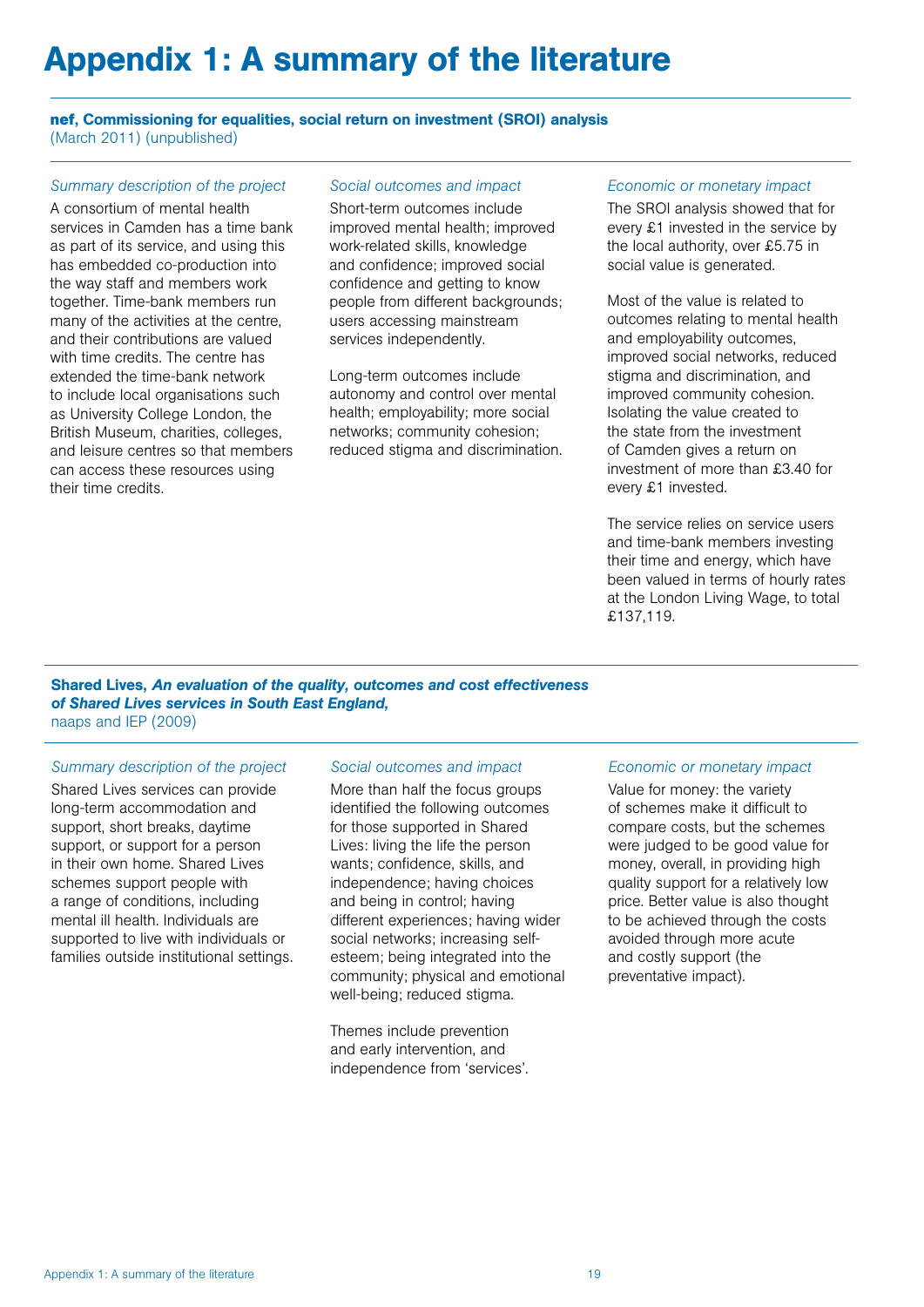#### Cawley and Berzins, *SROI Evaluation of Changing Minds, University of East London (June 2011)*

#### *Summary description of the project*

Changing Minds is a service user leadership programme that recruits and trains local people with experience of a mental health condition, to design and co-deliver mental health awareness courses to challenge stigma and discrimination among staff groups, and in their local communities.

Participants undertake a 9-month part-time training course and, once this is completed, are given the option of being paid to deliver mental health awareness training to staff at South London and Maudsley Mental Health Foundation Trust (SLAM) and other organisations.

It was piloted by SLAM over the last five years. The programme has been expanded to 20 boroughs over the last three years.

#### *Social outcomes and impact*

The main outcomes include improved employability and employment; increased social networks; reduced stigma; improved confidence; increased engagement in formal learning.

Specific health-related outcomes include increased mental wellbeing; better physical health; more physical activity; reduction in medications; reduced visits to health care professionals; sleeping better; weight loss. These effects appear to be sustained over the medium term (2 years) after completing the programme.

Out of more than 100 participants, 77 per cent were involved in challenging stigma and discrimination; 44 per cent are now in full- or part-time work; 27 per cent are accessing further education and 48 per cent are involved in other service user activities like attending meetings, consultations, and volunteering.

#### *Economic or monetary impact*

The SROI analysis showed that for every £1 spent in the programme as a whole - £8.78 of social value was created.

Specific economic value for the evaluation cohort of 33 participants suggested that the economic value included:

Increase in earnings, as participants moved into employment: estimated value £139,966

Reduction in benefits received as beneficiaries moved into employment or moved off incapacity benefit: estimated value £19,938

Volunteering hours: estimated value £28,582

Decrease in contact with health professionals: estimated value £22,257

Costs of the programme to SLaM: £74,047

*E. Hatzidimitriadou, M. Mantovani, F. Keating, Evaluation of co-production processes in a community* based mental health project in Wandsworth, *London: Kingston University/St George's University of London (2012)*

#### *Summary description of the project*

This project developed a coproduced approach to delivering IAPT inWandsworth, and was evaluated by Kingston and St George's Universities. The 'Wandsworth Model' involves developing partnerships with local faith-based and other community groups, who are engaged in coproducing responsive mental health services. Community leaders are trained in mental health awareness and services are delivered in faith institutions to reduce stigma, and to make them more accessible.

#### *Social outcomes and impact*

The main benefits identified for those who access mental health services include: trusting the services; feeling understood and having a sense of belonging; being in a familiar environment; being empowered; tackling the stigma of mental illness among BME communities; and building the capacity of communities to deliver mental health support.

The programme uses the knowledge and relationships held by local faith centres to improve the accessibility of mental health support, in terms of location, stigma, and willingness to seek support. It has also involved working closely with community leaders, increasing the reach and capacity of the service, often using very culturally specific expertise to tailor support to the needs of particular religious or ethnic groups.

*Economic or monetary impact* N/A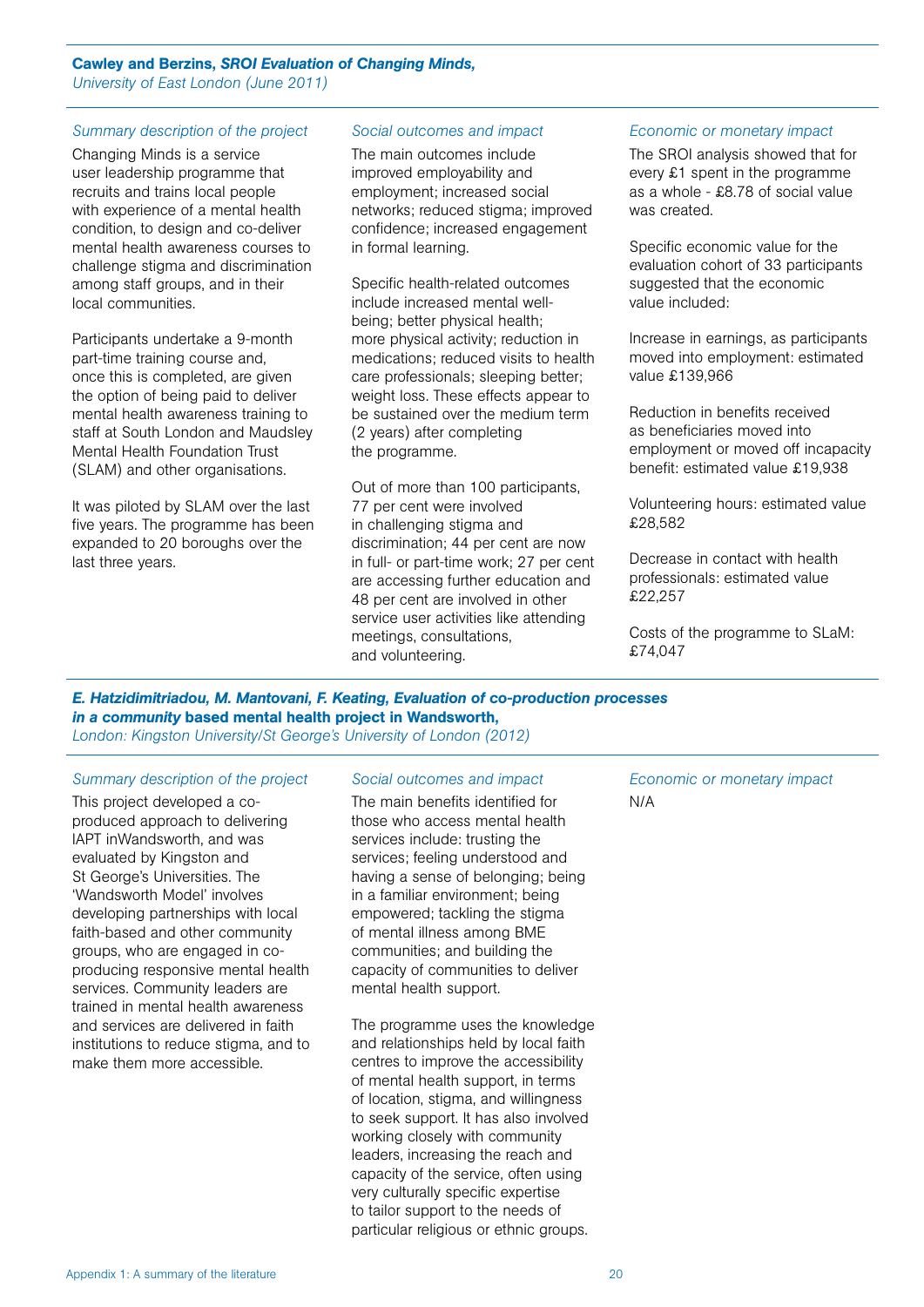The Wandsworth approach is also allowing individuals and communities to take 'early action', and so has a preventative impact.

#### End of Project Report, Retain Regain

*www.richmondfellowship.org.uk*

#### *Summary description of the project*

Retain Regain supports people who are experiencing common mental health problems (stress, anxiety, and depression) to stay in work or regain work at the earliest opportunity. It takes a self-management and capacity building approach, supporting the individual to explore solution-based planning, use mediation, and access professional support.

#### *Social outcomes and impact*

Common outcomes experienced by individuals include dealing with difficult issues more effectively; feeling more confident; feeling less isolated; feeling listened to and valued; understanding and managing their own mental health more effectively; communicating their thoughts/feelings and needs more effectively to their employer.

People also benefitted from improved self-management, increased job control, increased selfesteem, and an increased sense of belonging within a community.

Client feedback has been sought via an evaluation questionnaire which showed that:

- 98 per cent reported reduced isolation.
- 87 per cent reported an improved sense of independence.
- 90 per cent reported an increased ability to address problems/ negotiate solutions at work.

In addition, the number of direct beneficiaries who have retained their job (stayed in current role) or changed job (either redeployment or new employer) has consistently remained at over 70 per cent during the project lifetime.

*Economic or monetary impact*

#### **Peter Fletcher Associates Ltd,** *Evaluation of local area co-ordination in Middlesbrough (August 2011)*

#### *Summary description of the project*

Local Area Co-ordination is an approach to supporting people with a wide range of support needs within the community, and has a number of aspects of co-production. A co-ordinator supports people to build up their skills and capabilities, and provides a linking role to both

#### *Social outcomes and impact*

The benefits of Local Area Coordination include: early intervention – stabilising situations and helping people build up their confidence to deal with issues; working with people at a grassroots level to support those who might otherwise be hidden to statutory services.

#### *Economic or monetary impact*

The budget for Local Area Coordination for 2010/2011 was £146,186. Of this, staffing accounted for £119,922 i.e. 82 per cent. An hourly cost for the service has been calculated at £33. That would give a cost per case so far of £92. There are no benchmarks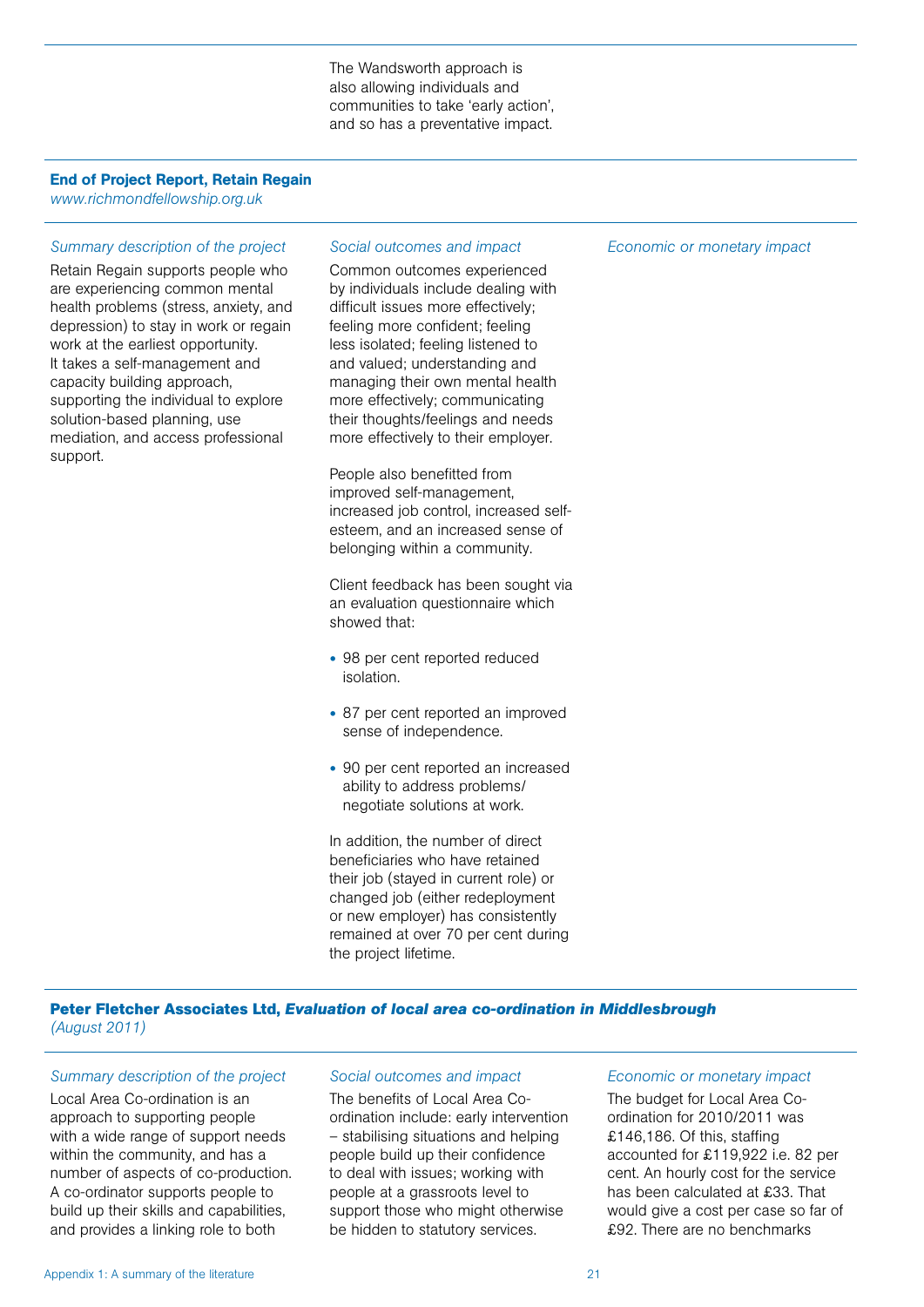community-based support (including peer support) and statutory services.

Local Area Co-ordination was developed in Western Australia, and has also been taken up in Scotland and parts of England. The Middlesbrough project has an explicit focus on supporting those with mental health needs, and has had a recent evaluation conducted. Mental health needs formed the highest proportion of support needs, and most of these are low level support needs (i.e. they do not have a severe and enduring mental health illness). The vision of Local Area Co-ordination in Middlesborough is 'all people live in welcoming communities that provide friendship, mutual support, equality and opportunities for everyone, including people vulnerable due to age, disability or mental health needs, their families and carers'.

People who used the service all said it made a positive difference to their lives. Local Area Co-ordination was seen as consistent, nonjudgemental, based on what people wanted to achieve for themselves, providing practical support, local, accessible, and non-stigmatising

to compare this with but it does seem to be a low figure and a good indication of value for money. The cost-effectiveness would increase significantly if the team were working to full capacity.

Strong evidence of improved outcomes and cost savings have been shown through the Australian evaluations, but this model was specifically developed for those with learning difficulties, and did not cover mental health conditions.

#### The peer-employment-training (PET) approach of Recovery Innovations in Arizona

*http://www.govint.org/good-practice/case-studies/employability-for-people-with-mental-illness/ http://www.centreformentalhealth.org.uk/pdfs/GeneJohnson\_recovery\_transcript.pdf*

#### *Summary description of the project*

Recovery Innovations Inc., is an organisation focused on recovery support for adults with serious mental illness and substance use issues. In the late 1990s the organisation began to fundamentally transform the way it provided services to its users. It has placed significant emphasis on peer support approaches, moving it from the fringes to the mainstream of provision.

The Peer Employment Training (PET) programme gives people who have used psychiatric services the opportunity to train as Peer Supporters. It is now providing services in five states in the USA and also in New Zealand. The 70-hour training programme is now used in 16 US states. The programme is being expanded to facilitate access to housing for people with mental health problems.

#### *Social outcomes and impact*

Evaluation of the PET has shown high levels of employment in psychiatric services for people completing the programme.<sup>13</sup>

Participants reported feeling more empowered after completing the programme and having higher self-worth.

89 per cent of participants were still working after a year. 247 peers are currently employed in the Arizona programme, which represents 72 per cent of the Recovery Innovations Inc total workforce. 73 per cent of this group are in leadership positions.14

Compared to traditional staff, peers were likely to have higher expectations of those they supported and were less likely to 'catastrophise or pathologise' people's situations.15

In the first year that peers worked in one hospital, there was a 36 per cent reduction in seclusion and a 48 per cent reduction in restraints.

#### *Economic or monetary impact*

Before implementing the programme, one centre had a 25 per cent rate of hospitalisation. Fifteen months after introducing peer support, that figure dropped to below 10 per cent, representing a saving of roughly \$10 million.

One hospital reported a 56 per cent reduction in re-hospitalisations after one year of implementing the peer support programme.

Peers worked with people with a high likelihood of being in hospital, in jail or homeless. 95 per cent of the people who enrolled in the programme got a lease in their own name. After two years 77 per cent of the 120 people who enrolled in the programme no longer needed a subsidy for their rent.<sup>16</sup>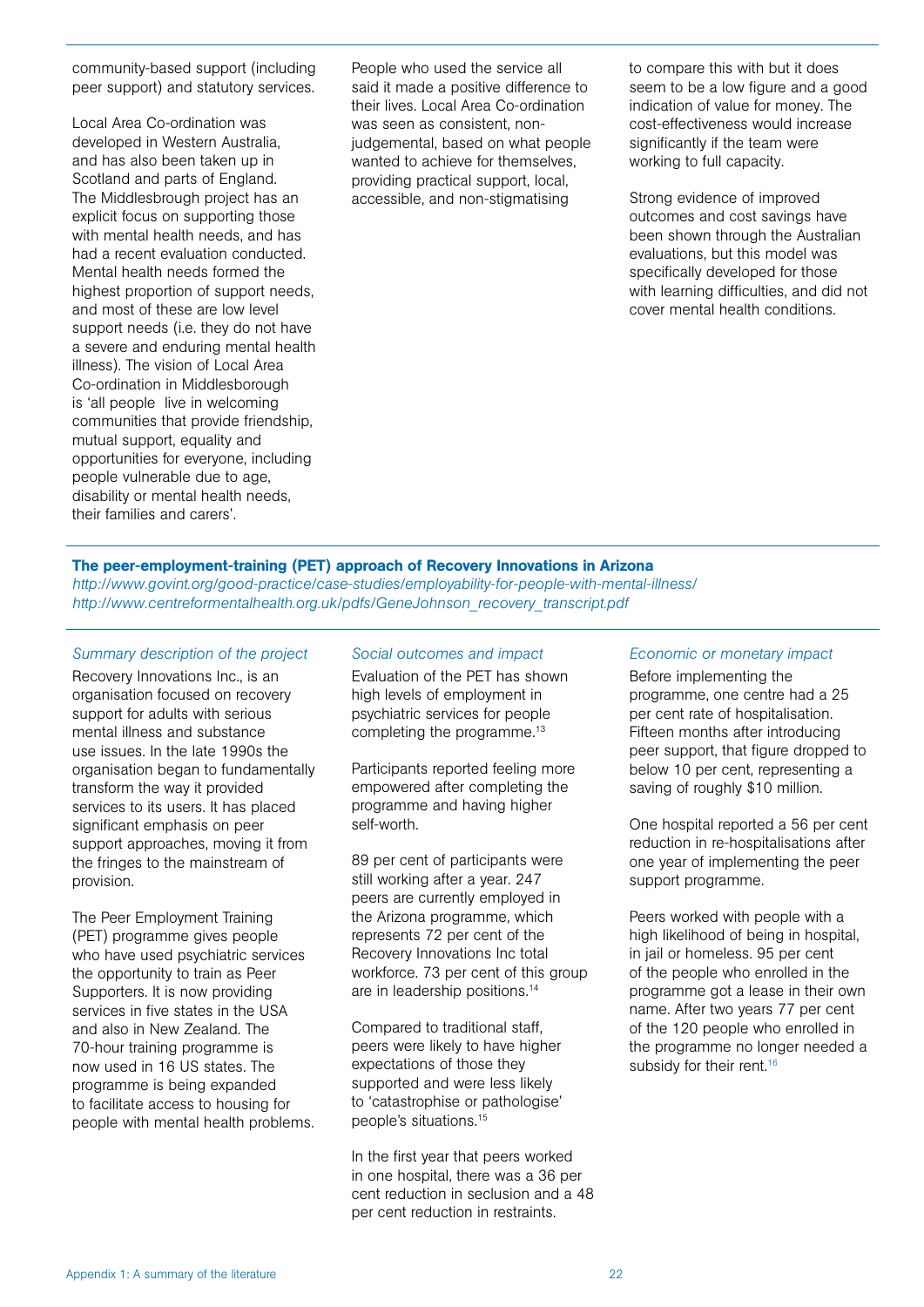#### *Healthy Lives equals healthy communities: the social impact of self management***,**

*EPP CIC (2011) Sourced from the Expert Patients Programme website:* http://www.expertpatients.co.uk/publications/ healthy-lives-equal-healthy-communities-social-impact-self-management

#### *Summary description of the project*

The Expert Patients Programme is a Community Interest Company (EPP CIC). It provides and delivers free courses aimed at helping people who are living with a longterm health condition to manage their condition better on a daily basis. The aim is to give people the confidence to take more responsibility to self-manage their health, while encouraging them to work collaboratively with health and social care professionals.

In 2011, the EPP CIC commissioned an SROI evaluation to identify the social (non-clinical) outcomes which happen as a result of various EPPrelated programmes. The evaluation focused on the EPP CIC programme in the Wirral.

Courses are generally made up of six weekly sessions, each of 2 ½ hours. They cover topics including dealing with pain; coping with depression; relaxation techniques; healthy eating; planning for the future; and communicating with family, friends, and professionals.

#### *Social outcomes and impact*

The evaluation found that:

- 24 per cent of participants took part in volunteering.
- 16 per cent started patient or community groups.
- 24 per cent gained employmentrelated outcomes.
- 27 per cent improved their relationships with family.
- 24 per cent improved their relationships with existing friends and 28 per cent made and sustained new friendships.

#### *Economic or monetary impact*

The EPP programmes in the Wiral create a total social return of £212,255.

For every £1 spent on EPP programmes in the Wirral, £6.09 of social return is created in addition to the health benefits.

**S. Duffy,** *Peer power: An evaluation of the Personalisation Forum Group. A user-led organisation (ULO) for people in Doncaster, Centre For Welfare Reform (2012)*

#### *Summary description of the project*

The Personalisation Forum Group (PFG) is a user-led organisation (ULO) with over 60 members, established in Doncaster in 2010. They set up PFG when they 'decided not to be service users'.17 Their aim is to 'promote wellness through community involvement and investment in our citizens'.18 They have now created several positive interventions including a system of mutual support called Support Buddies. This is a flexible system that enables members of the group to give and get daily support from each other.

The group has had consistent facilitation by an independent social worker who has not charged

#### *Social outcomes and impact*

People report that supporting others makes them feel good about themselves.

16 people say that without the support of the group they would have had an episode in the crisis house or would have been hospitalised over the last two years.

Three members experienced a week's stay in the crisis house. They all reported that their recovery wouldn't have been possible without the support of the group.

Only two members of the group have been detained in hospital over the past two years. One lady reported having yearly periods of

#### *Economic or monetary impact*

The scheme has provided 13,104 hours of practical support per year, with an approximate value of £250,000.

Each person provides about six hours of support per week. This equates to 252 hours of support available per week.

Support increases radically when members are in crisis – the maximum has been 500 hours of support provided in one week (which equates to over £10,000).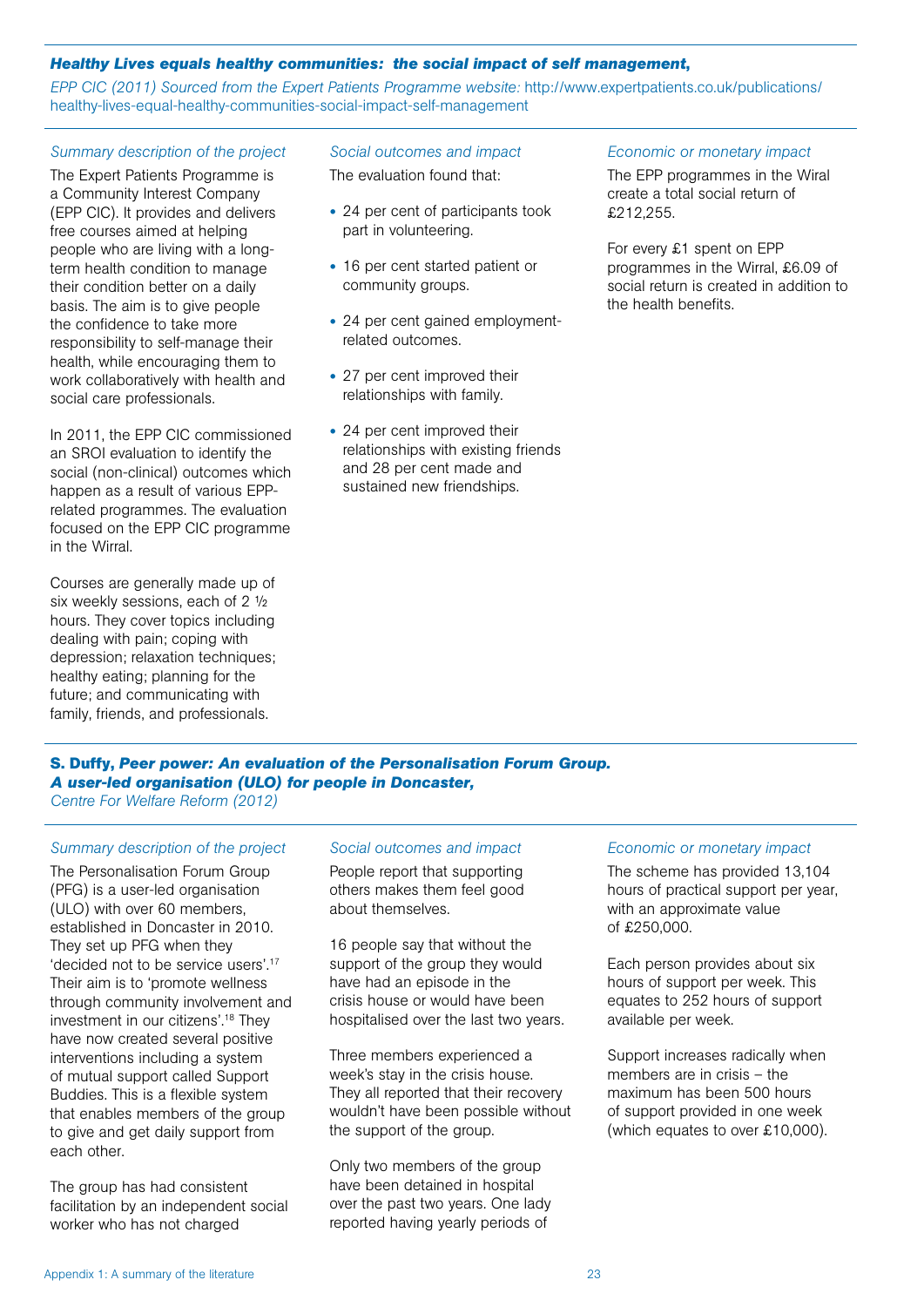for this support. Through Support Buddies people exchange 'support credits' for a range of support including attending appointments, social activities, transport, hospital visits, a telephone support network, help with form filling, craft group, budgeting, shopping, planning, and crisis intervention. Ten members of the group are trained and providing peer-to-peer therapy. Two members are trained to facilitate and support others to complete the WRAP process – Wellness and Recovery Action Planning.<sup>19</sup>

detention for the last 19 years. Her last stay was over a year ago and only lasted three weeks which she reports is significantly reduced because of support from her peers (previous stays had been for months).

Two members report that they would not be able to continue with their caring role without the support of the group.

One member now has full-time employment.

The group reports having reduced expenditure in 'medication costs, hospital beds and crisis services, domiciliary care, day services, social work time and support from psychiatric nurses'.20

#### **J. Slay,** *Budgets and beyond: interim report***,**  *nef (2012)*

#### *Summary description of the project*

This report reviewed the literature on personalisation and co-production across social care; the evidence on mental health specific services was limited.

#### *Social outcomes and impact*

Depending on the activity, service, and sector, co-production has been shown to improve well-being; improve social networks; improve employability; improve social inclusion; improve mental and physical health; reduce use of acute services; increase participation in community activities and civic life.

Co-production can be particularly effective at supporting those seen as 'high risk' or as 'vulnerable' to take a more active role in civic life and to address barriers of stigma and social inclusion.

#### *Economic or monetary impact*

Economic value was shown in the following ways:

Additional capacity. Co-producing services brings additional capacity to support and sustain public agencies in their efforts. This consists of the time that people bring to supporting the service, the value of their experience and skills, and the increased scope and scale of various activities.

**Prevention.** Where support is coproduced, it can prevent more acute needs arising as it actively seeks community-based solutions and supports people to build up their capacity, remain independent, and take an active role in community life; the effect is often to reduce their need for services in future.

Cross-sector benefits. Many of the benefits that are a result of coproduction accrue to sectors outside those where the service or activity takes place. These cross-sector benefits have a major impact on reducing the demand for services, and on increasing economic contributions to the state in the form of tax revenues, or reduced benefits, if people are supported into work.

**Economies of scale**. Positive gains can be made by individuals through pooling their resources (whether individual budgets, or otherwise) and collectively accessing support and services.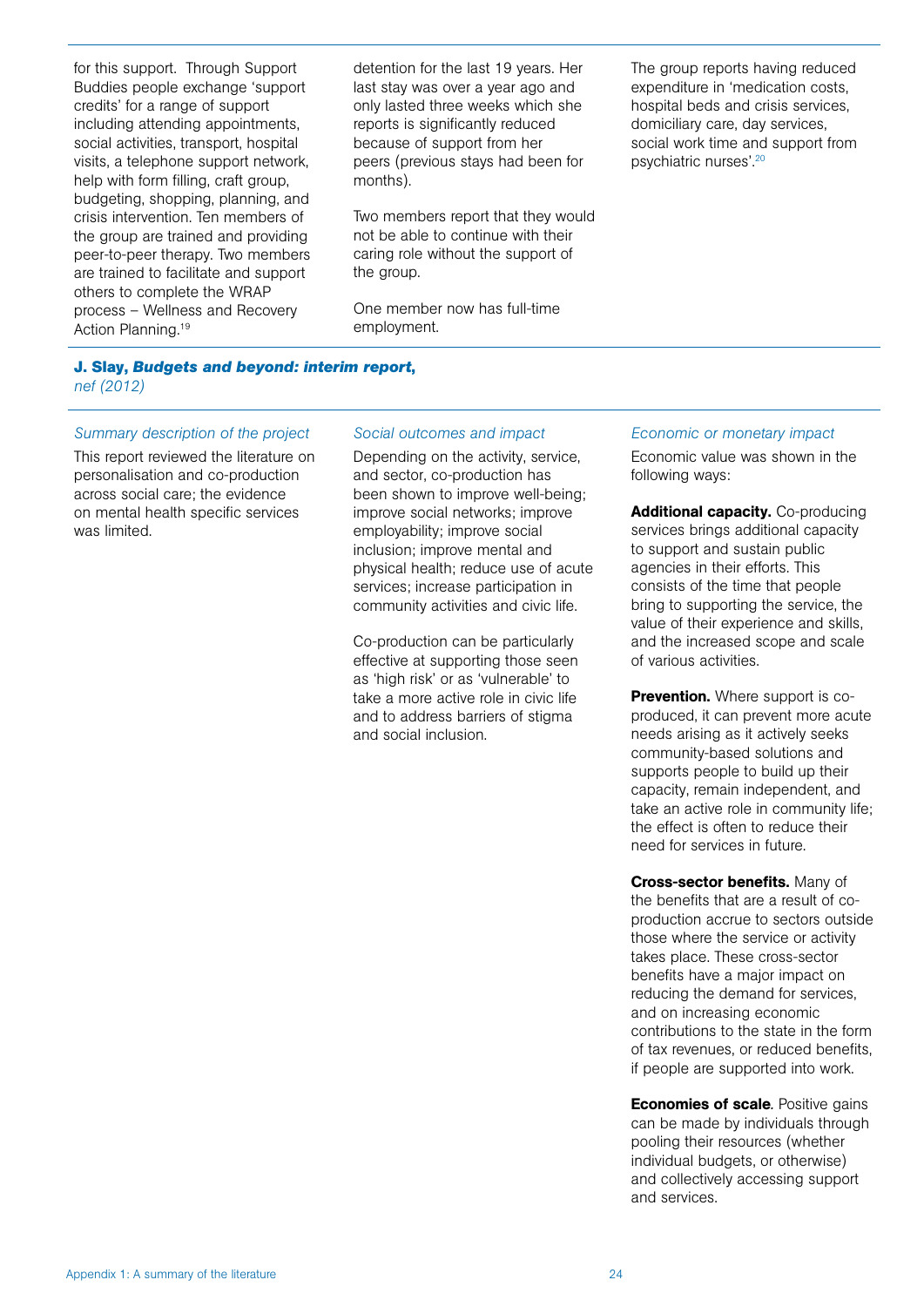**Croydon SUN (Service User Network), unpublished literature and J. Slay, L. Stephens, and J. Penny,**  *People Powered Health: Co-production Catalogue***,** 

*nef, Nesta, Innovation Unit (2012)*

#### *Summary description of the project*

Croydon Service User Network (SUN) is a support network developed for and by people with longstanding behavioural or emotional issues (personality disorders) in Croydon. SUN brings together people who share the same experiences to support one another in formal and informal ways. SUN uses peer support networks to improve people's coping strategies, bringing together groups who have similar problems and who can help each other during times of crisis. This works because within a group crises rarely occur simultaneously so there are always people on hand to help out. Groups are corun by professionals and support facilitators. Support facilitators are former members of SUN who have a lived experience of personality disorder. They are employees of South West London and St George's Mental Health NHS Trust and are given ongoing support and training within the staff team.

#### *Social outcomes and impact*

Members have reported that support from other members can make a big difference during times of crisis. Knowing that there are other people worrying about them in the community can mean a great deal.

The formal and informal nature of the support network means members are able to access help out-of-hours.

SUN members participate in the running of the service, feed back their opinions, represent the group at the SUN Steering Group, and work alongside staff to help in the running of the groups. SUN is also developing voluntary positions for group members wishing to take a more active role in the service.

#### *Economic or monetary impact*

Planned hospital visits decreased from 725 to 596.

Unplanned hospital visits decreased from 414 to 286.

Hospital bed day use decreased from 330 to 162 days after six months of members being part of the network.

A&E use decreased by 30 per cent after six months of members being part of the network.

#### Mosaic Clubhouse, Lambeth

*http://www.mosaic-clubhouse.org/ http://www.govint.org/good-practice/case-studies/mosaic-clubhouse-co-producing-improved-mental-health/*

#### *Summary description of the project*

The objective of Mosaic Clubhouse is to help people who have experienced mental ill health to stay out of hospitals and enable them to return to society. Clubhouse members provide mutual support in their journeys towards recovery; they help members to regain selfconfidence, self-belief, and selfesteem by identifying their current strengths, as well as developing new skills; they enable members to move on in their lives and achieve their own personal goals.

The Clubhouse employment programme aims to bring structure to the lives of its members with an 8-hour work day – paralleling typical business hours. Staff and members work side-by-side to carry out the work of Clubhouse – from administration to cooking meals in the kitchen.

#### *Social outcomes and impact*

Working in the units allows members to develop job skills, to perform real work that is valued by the Mosaic Clubhouse as a charity and as an organisation.

Provides members with dignity and the feeling of being a valued member of the community. This sense of belonging is powerful in promoting positive mental wellbeing and integration into the job market.

Support and encouragement from people who have experienced mental ill health ('expert patients') is often more valid and powerful than support from 'professionals'.

#### *Economic or monetary impact*

The Clubhouse requires 444 hours per week of paid support workers' time. This is supplemented by Clubhouse members providing 849 hours per week, making the service affordable and effective.

The Clubhouse arranges for members to obtain a transitional employment placement which generally lasts between six and nine months. Members are then replaced with the outgoing Clubhouse member training the incoming member. This means there are no training costs for employers.

Clubhouse guarantees absence coverage to all their transitional employers. This approach is unique to Clubhouse and provides the most supportive and risk-free opportunity for both its members and their employers.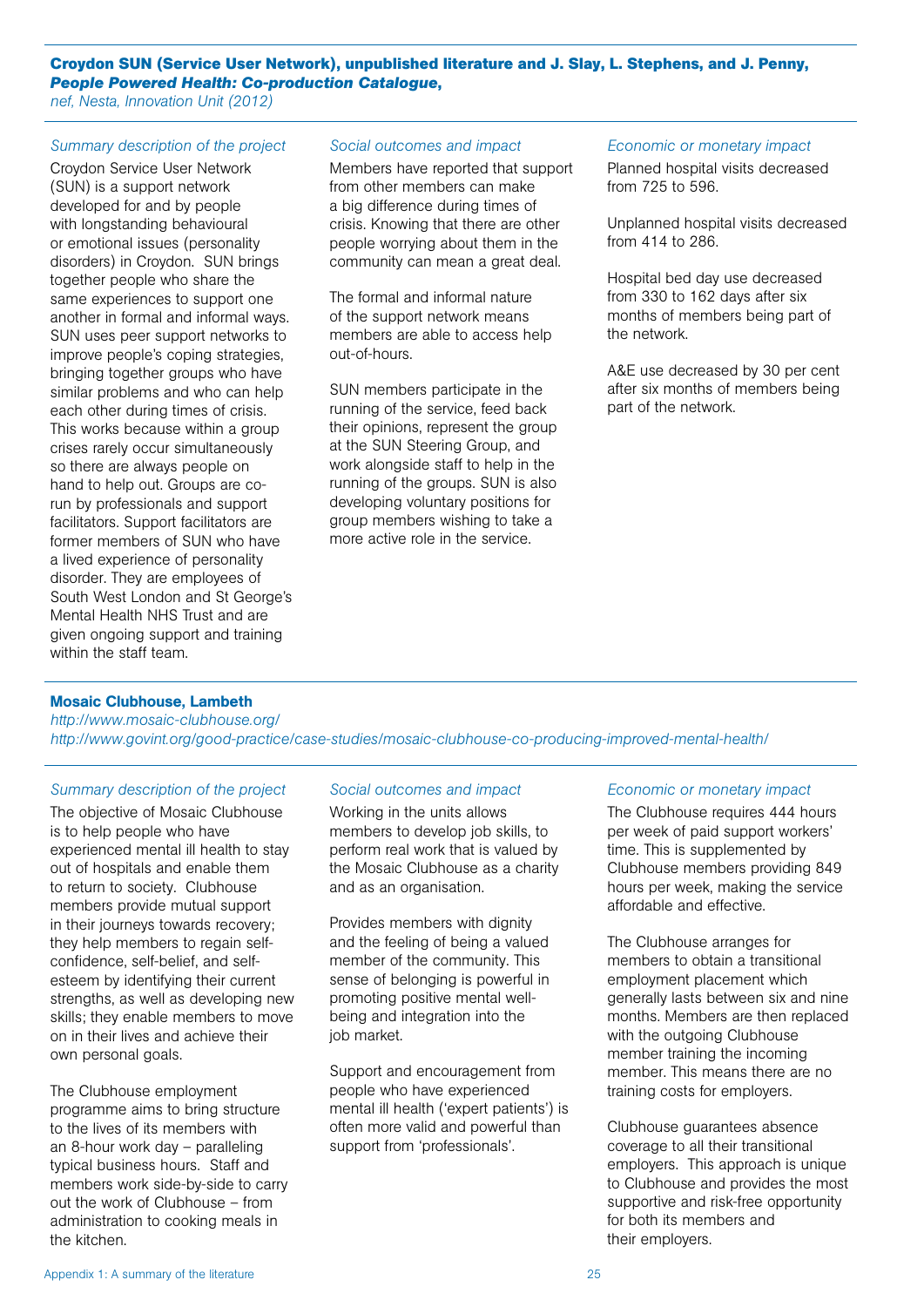#### J. Repper and T. Carter, A review of the literature on peer support in mental health services, *Journal of Mental Health, 20(4): 392-411 (August 2011)*

#### *Summary description of the project*

Although mutual support and self-help groups based on shared experience play a large part in recovery, the employment of peer support workers (PSWs) in mental health services is a recent development.

The literature demonstrates that PSWs can lead to a reduction in admissions among those with whom they work. PSWs have the potential to drive through recovery-focused changes in services.

There are three broad types of peer support:

- Informal (naturally occurring) peer support.
- Peers participating in consumer or peer-run programmes.
- Employment of consumers/service users as providers of services and supports within traditional services.

Paid employment of PSWs within mental health services in the UK has been slower to develop than in the USA and elsewhere, possibly impeded by negative assumptions about the abilities of people with mental health problems to support others.

#### *Social outcomes and impact*

PSWs appear more successful than professional staff in promoting hope and belief of recovery; empowerment and increased self-esteem; self-efficacy and selfmanagement of difficulties and social inclusion; engagement and increased social networks.

Employment as a PSW brings benefits for the PSWs themselves in every reported evaluation. The experience of valued work in a supported context, permission to disclose mental health problems – which are positively valued – all add to self-esteem, confidence, and personal recovery. Employment as a PSW also increases chances of further employment and continued recovery.

#### Admission rates

Randomised controlled trials (RCTs) comparing the employment of PSWs with care as usual or other case management conditions report either improved outcomes or no change (meaning PSWs were all at least as effective as interventions by 'paid professionals').

Wider evidence on admission rates report positive results, suggesting that people engaging in peer support tend to show reduced admission rates and longer community tenure.

Discharge involving peer support significantly reduces readmission rates and increases discharge rates<sup>21</sup>

Consumers involved in a peer support programme lived in the community longer and had significantly fewer rehospitalisations over a three-year period.<sup>22</sup>

#### **Empowerment**

Participation in peer support as both a provider and recipient resulted in increased independence and empowerment.<sup>23</sup>

#### *Economic or monetary impact*

Evaluation of an Australian programme providing hospital avoidance and early discharge saved more than 300 bed days in 3 months when peers were employed as supporters for people at this stage of their recovery.<sup>34</sup>

There was found to be a 50 per cent reduction in re-hospitalisations from peer support outpatient programme, compared with the general outpatient population. Only 15 per cent of the outpatients with peer support were rehospitalised in the first year of programme.<sup>35</sup>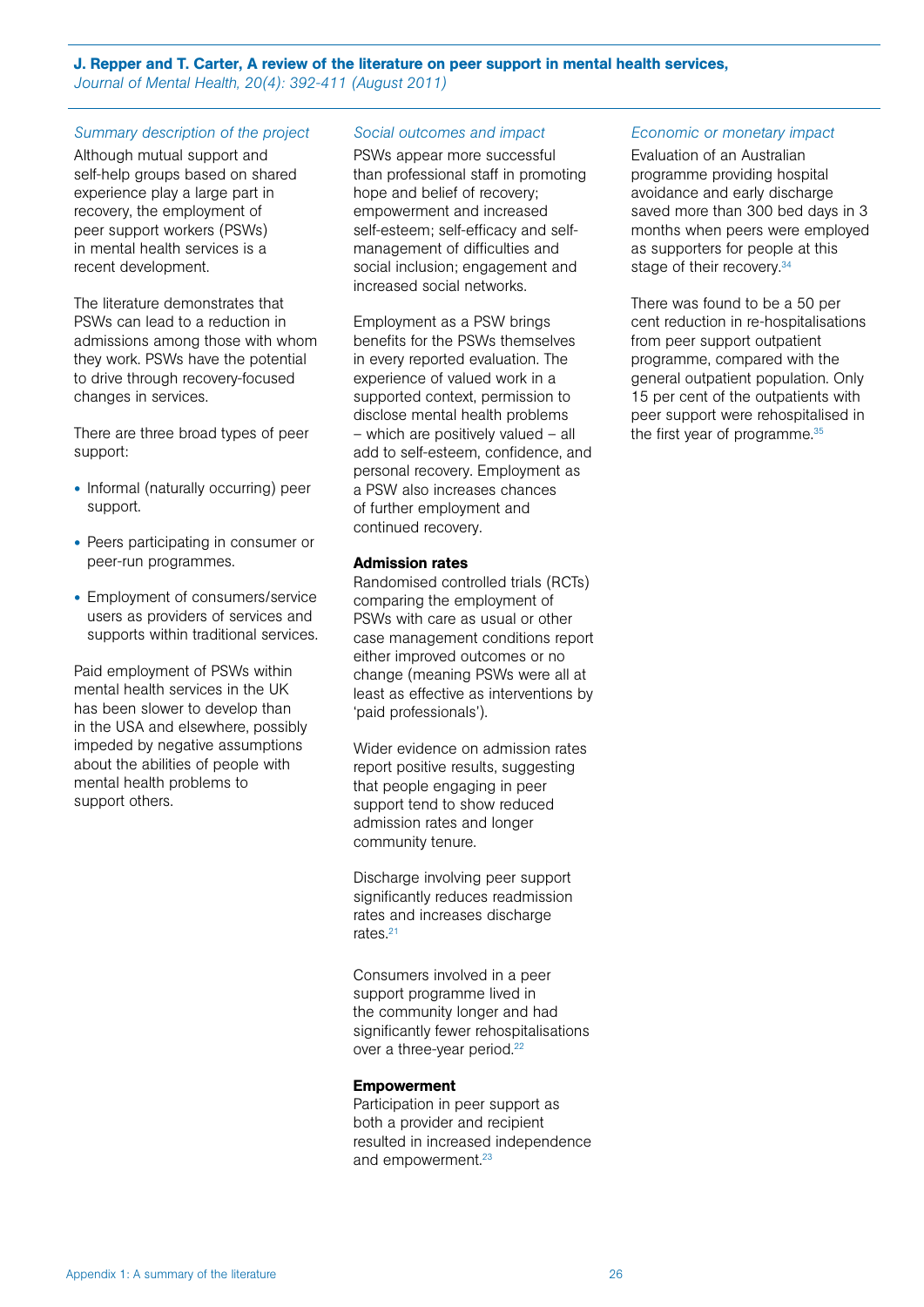Consistent engagement in peer support increased stability in work, education and training.<sup>24</sup>

Participants reported gaining control of their symptoms/problems and becoming more involved in their treatment, thereby moving away from the traditional role of 'mental patient'.25 Peer support can improve self-esteem and confidence.<sup>26,27</sup>

#### Social support/functioning

Individuals involved in peer-run services had improved social functioning compared with individuals in traditional mental health services.<sup>28</sup>

People continuously involved in peer support programmes over three years scored significantly higher than comparison groups on a measure of 'community integration'.29

Participants who received peer support demonstrated improved social support, enhanced social skills and better social functioning.<sup>30</sup>

#### Reducing stigma

Participants involved in peer support were less likely to identify stigma as an obstacle for getting work and were more likely to have employment.<sup>31</sup>

#### Benefits for peer supporters

More than half of PSW respondents (study of 14) indicated that they benefited from the feeling of being appreciated; they felt their confidence and self-esteem increased and this further facilitated their recovery.<sup>32</sup>

Providing peer support is more beneficial than receiving it in terms of self-esteem and empowerment,  $etc.<sup>33</sup>$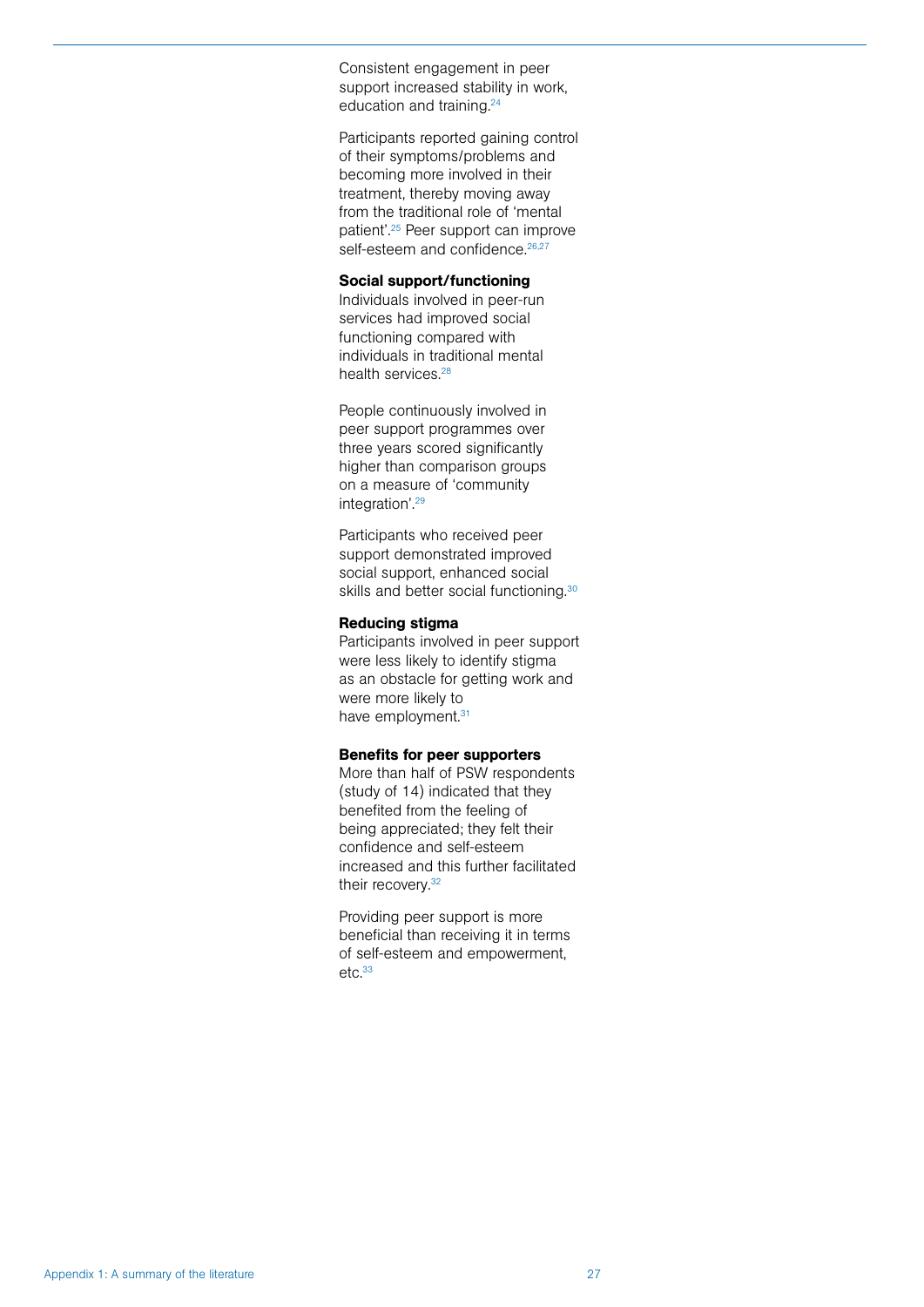#### M. Pagano, Helper Therapy Principle

*Sourced from:* http://www.ncbi.nlm.nih.gov/pmc/articles/PMC2727692/

#### *Summary description of the project*

Originating in Akron, Ohio, in 1935, Alcoholics Anonymous's primary purpose is for members to stay sober and to help others to recover from alcoholism. By getting out of self, the alcoholic reduces self-absorption and selfpity each time they shift the focus from self to others by helping. Helping behaviour in Alcoholics Anonymous often means becoming a sponsor to another alcoholic. A sponsor typically has been sober for a year or more. Helping behaviour is not limited to the formal role of sponsorship. Informal helping behaviour occurs earlier in the process of recovery, such as putting out coffee, cleaning up after meetings, or listening to another alcoholic's problems that day.

#### *Social outcomes and impact*

The mental health benefits of helping others more than double when the helper helps another with the same chronic disease.<sup>36</sup>

The mental health benefits of helping others include: mood improves, depression and anxiety decrease, self-esteem increases, and purpose in life is enhanced.37,38,39,40

The first longitudinal investigation found that alcoholics who helped others during treatment were twice as likely as non-helpers to have maintained sobriety for one year following treatment.41

A naturalistic study of adults with comorbid substance use and body dysmorphic disorders (a severe mental illness) found that helpers were twice as likely to achieve sobriety in the absence of a formal treatment intervention.<sup>42</sup>

*Economic or monetary impact* N/A

#### L. Stephens and J. Michaelson, Buying things together. A review of the up2us approach – supporting people to pool budgets to buy the support they want, *nef and HACT (forthcoming, 2013)*

#### *Summary description of the project*

Up2us was set up to investigate how personalisation could be co-produced in housing care and support. Six pilot areas in the UK aimed to develop and test ways of bringing people together to pool money in order to buy the care and support that they want. Over three years the practical activity of the pilots was diverse and included:

- Building a user formulated community networking web portal that brings together local people, local knowledge and local resources.
- Residents organising shared activites in Extra Care housing and playing a role in commissioning future services.
- Young people with a history of homelessness making purchases to improve their health and well-being.

#### *Social Outcomes and Impact*

Up2us attempted to assess the impact of the pilots on well-being, using a combination of quantitative and qualitative methods: a set of 'before' and 'after' questionnaires, and a secondary analysis of indepth interviews, using a well-being lens.

The questionnaire responses revealed that:

- A big majority of people said they would like to continue their involvement with up2us and would recommend similar activities to other people.
- The most common changes people attributed to being involved in up2us were undertaking more activities and trips, going out more often, meeting new people, and making friends.

*Economic or monetary impact* N/A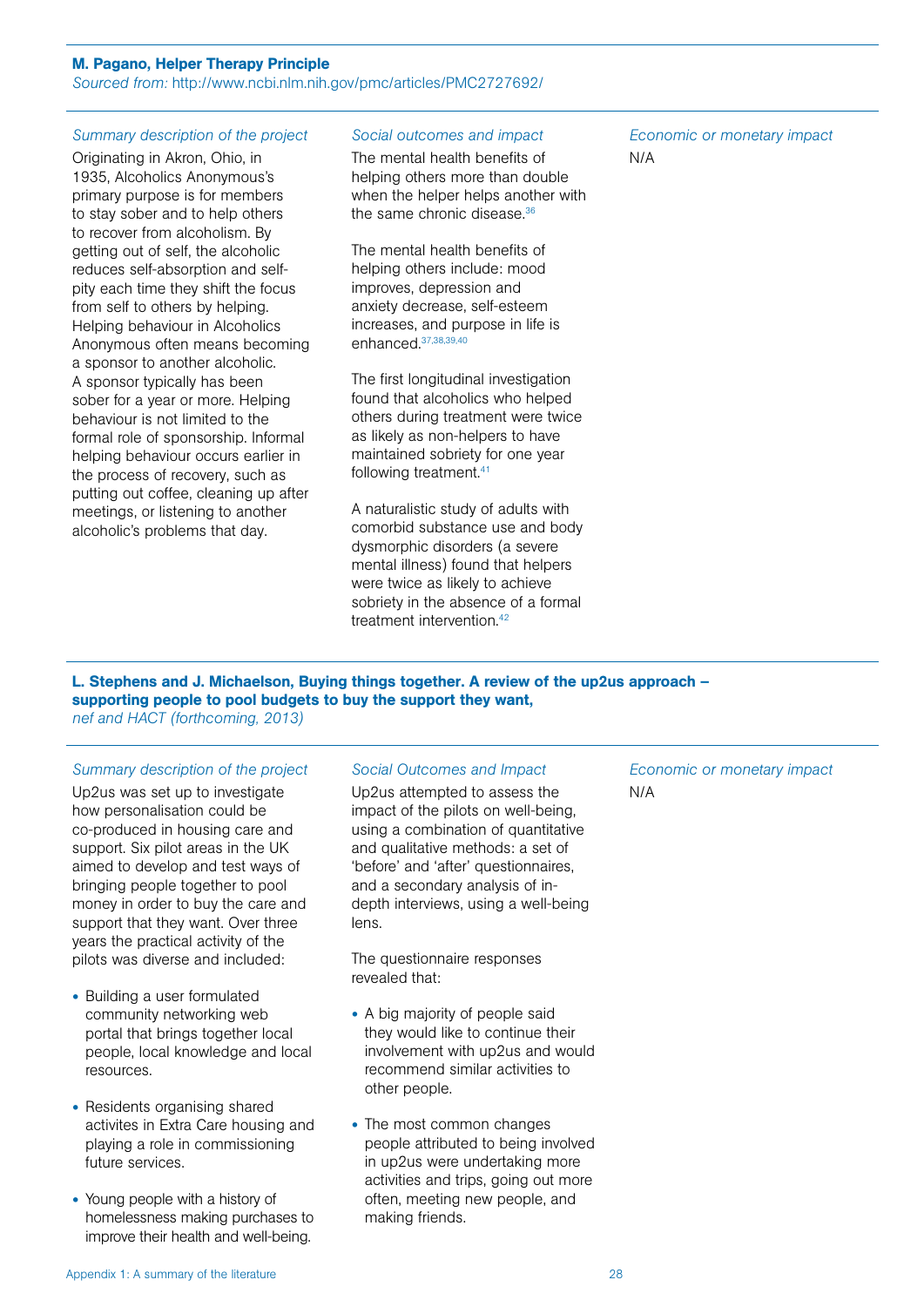- Setting up a user-run co-operative with members planning and taking part in activities at weekends and in the evenings.
- Jointly buying gym equipment.
- Jointly commissioning shared overnight support.
- Using participatory budgeting to organise day centre activities.
- After being involved people were more positive about getting the right support to help them live their daily life and being part of a group which supported each other.
- In the second questionnaire people gave more positive responses to questions about making choices in their daily life and getting the chance to do things they are good at.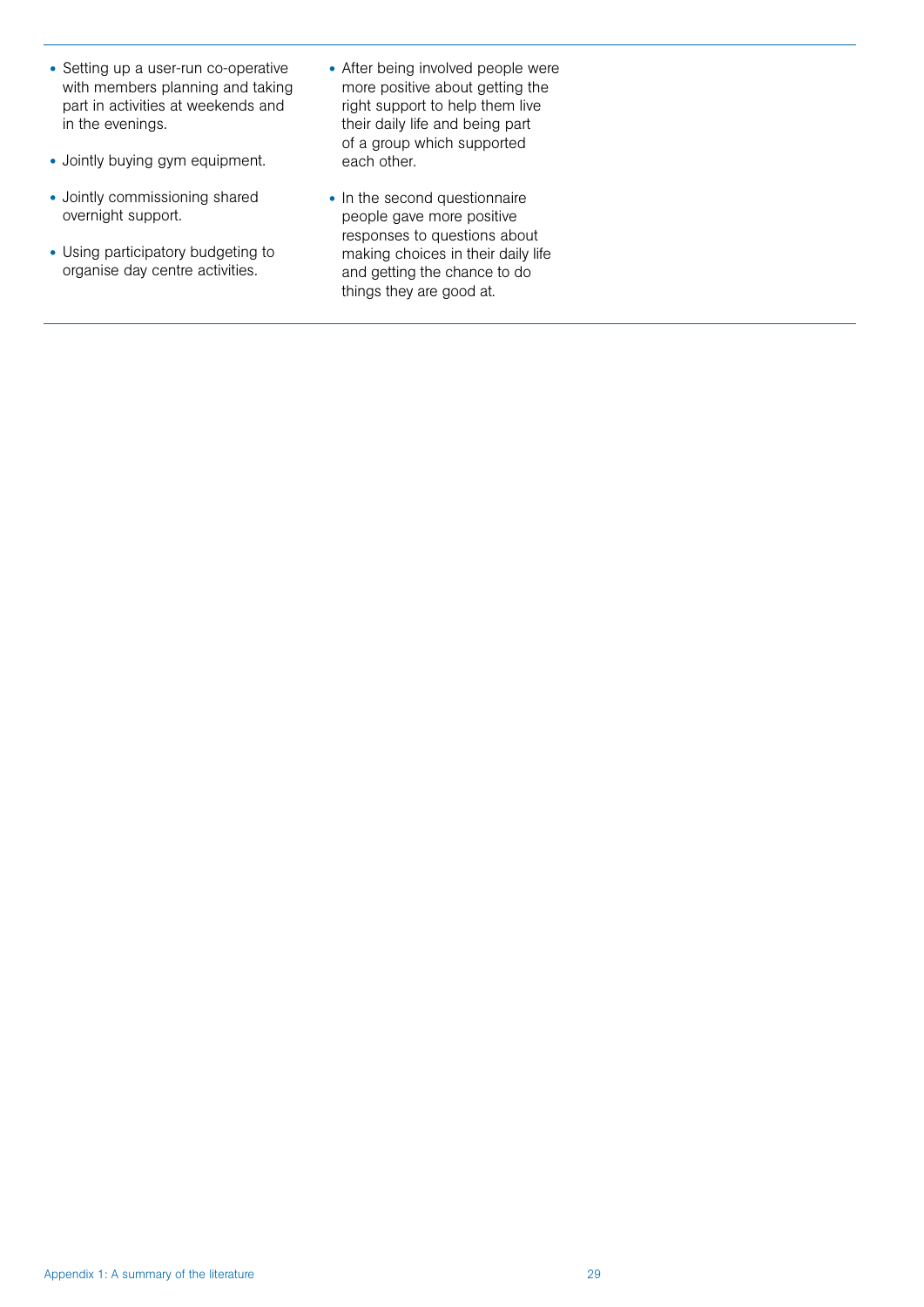# **Endnotes**

- 1. Needham, C and Carr, S. (2009). SCIE research briefing 31: co-production: an emerging evidence base for adult social care transformation.
- 2. *Ibid p. 5*.
- 3. *Ibid p. 6*.
- 4. *Ibid p. 9*.
- 5. Mead S., Hilton D., & Curtis, L. (2001). Peer support: A theoretical perspective. Psychiatric Rehabilitation Journal, 25 (2), 134-141
- 6. Mowbray, C.T., Moxley, D.P., & Collins, M.E. (1998) Consumer as mental health providers: First person accounts of benefits and limitations. The Journal of Behavioural
- 7. nef. (2011). Commissioning for Equalities: Social Return on Investment Analysis. London: nef (unpublished).
- 8. Ryan, R.M. and Deci, E.L. (2000). Self-determination theory and the facilitation of intrinsic motivation, social development, and well-being. American Psychologist 55: 68-78.
- 9. Marks, N. and Thompson, S. (2008) Measuring Well-being in Policy: issues and applications. London: nef, p. 11
- 10. Michaelson, J. (in press). 'Practical models for well-being oriented policy' in T. Hämäläinen and J. Michaelson (eds.) Well-Being and Beyond: Broadening the Public and Policy Discourse.
- 11. nef. (2011). Commissioning for Equalities: Social Return on Investment Analysis. London: nef (unpublished).
- 12. Duffy, D. (2012) Peer power: An evaluation of the Personalisation Forum Group. A user-led organisation (ULO) for people in Doncaster. Centre For Welfare Reform.
- 13. Hutchinson, D., Anthony, W., Ashcraft, L., Johnson, E. (2006). The personal and vocational impact of training and employing people with psychiatric disabilities as providers. Psychiatric Rehabilitation Journal 29(3).
- 14. Johnson G. (no date). Implementing recovering in mental health a US perspective. Available from http://www.centreformentalhealth.org.uk/pdfs/GeneJohnson\_recovery\_transcript.pdf
- 15. Johnson E (no date). Creating the future. Available from http://www.centreformentalhealth.org.uk/ pdfs/SainsburyCentre\_GeneJohnson\_slides\_recovery.pdf
- 16. Johnson G. (no date). Implementing recovering in mental health a US perspective. Available from http://www.centreformentalhealth.org.uk/pdfs/GeneJohnson\_recovery\_transcript.pdf
- 17. The People Focused Group. (no date). About the PFG. Available from http://www.pfgdoncaster.co.uk/
- 18. Ibid.
- 19. More about WRAPs evidence based practice can be found here http://www.mentalhealthrecovery. com/recovery-resources/articles.php?id=62
- 20. *Ibid.*
- 21. Forchuk, C., Martin, M.L., Chan, Y.C.L., & Jensen, E. (2005) Therapeutic relationships: From psychiatric hospital to community. Journal of Psychiatric and Mental Health Nursing, 12, 556-564.
- 22. (Min, S., Whitecraft, J., Rothband, A.B., & and Salzer, M.S.(2007). Peer support for persons with co-occurring disorders and community tenure: A survival analysis. Psychiatric Rehabilitation Journal, 30(3),207-213.
- 23. Ochocka, J., Nelson, G., Janzen, R., & Trainor, J. (2006). A longitudinal study of mental health consumer/ survivor initiatives: Part 3 - A qualitative study of impacts of participation on new members. Journal of Community Psychology, 34(3), 273-283.
- 24. *ibid*
- 25. *ibid*
- 26. Davidson, L., Chinman, M., Kloos, B., Weingarten, R., Stayner, D., & Tebes, J. K. (1999). Peer support among individuals with severe mental illness: A review of the evidence. Clinical Psychology Science and Practice, 6, 165-187.Salzer, M. S., & Mental Health Association of Southeastern Pennsylvania Best Practices Team.( 2002). Consumer-delivered services as a best practice in mental health care and the development of practice guidelines. Psychiatric Rehabilitation Skills, 6, 355-382.
- 27. Yanos, T. P., Primavera, L. H., & Knight, E. L.(2001). Consumer-run service participation, recovery of social functioning, and the mediating role of psychological factors. Psychiatric Services, 52(4), 493- 500.
- 28. (Nelson, G., Ochocka, J., Janzen, R., & Trainor, J. (2006).A longitudinal study of mental health consumer/ survivor initiatives: Part 1 – Literature review and overview of the study. Journal of Community Psychology, 34(3), 247-260.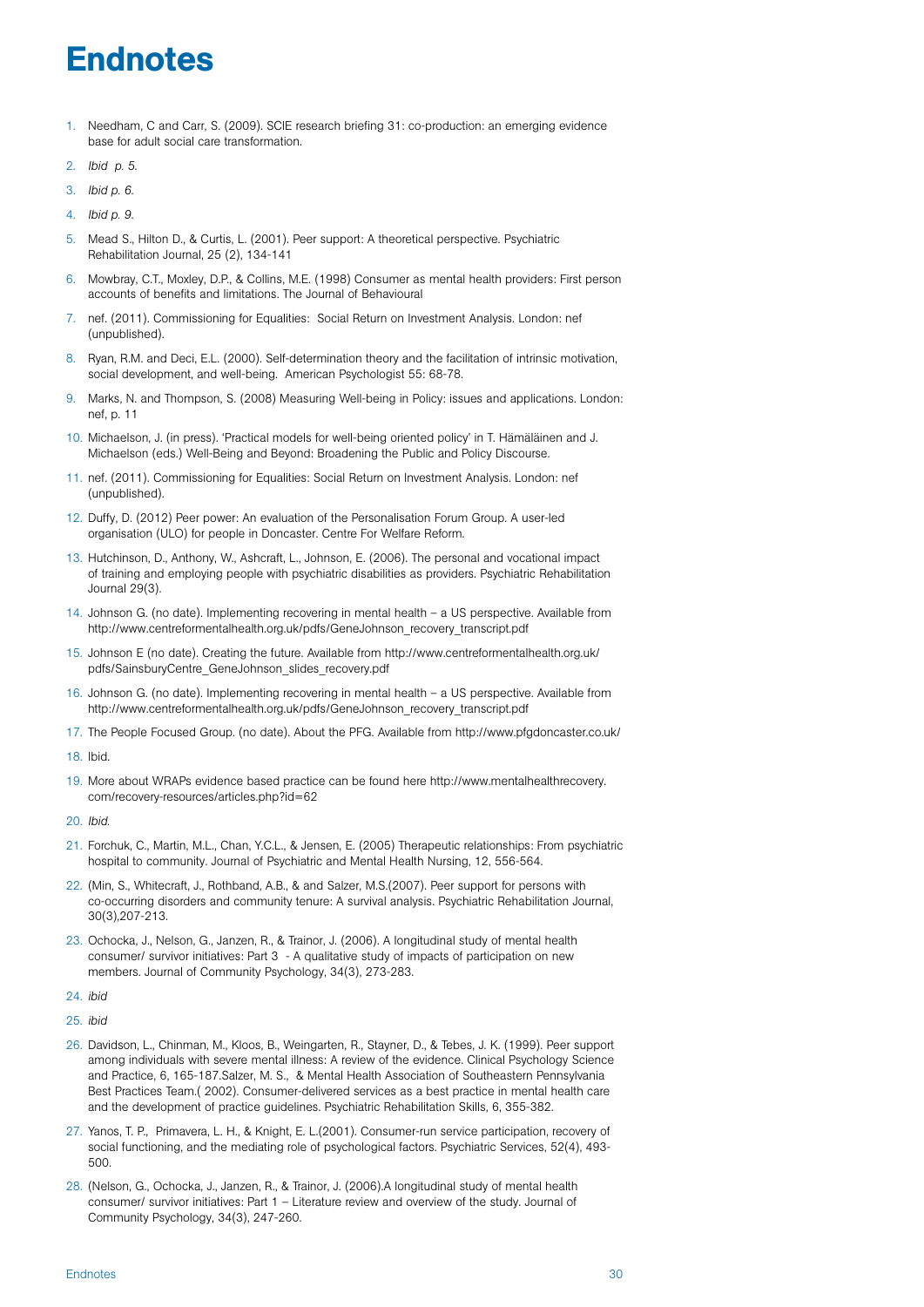- 29. Forchuk, C., Martin, M.L., Chan, Y.C.L., & Jensen, E. (2005) Therapeutic relationships: From psychiatric hospital to community. Journal of Psychiatric and Mental Health Nursing, 12, 556-564.
- 30. Ochocka, J., Nelson, G., Janzen, R., & Trainor, J. (2006). A longitudinal study of mental health consumer/ survivor initiatives: Part 3 - A qualitative study of impacts of participation on new members. Journal of Community Psychology, 34(3), 273-283.
- 31. Salzer, M.S., & Shear, S.L. (2002). Identifying consumer-provider benefits in evaluations of consumer-delivered services. Psychiatric Rehabilitation Journal, 25(3), 281-288.
- 32. Bracke, P., Christiaens, W., & Verhaeghe, M. (2008) Self-esteem, self-efficacy, and the balance of peer support among persons with chronic mental health problems. Journal of Applied Social Psychology, 38(2), 436-459.
- 33. Lawn, S., Smith, A., & Hunter, K. (2008) Mental health peer support for hospital avoidance and early discharge: An Australian example of consumer driven and operated service. Journal of Mental Health, 17(5), 498-508.
- 34. (Chinman, M. J., Weingarten R., Stayner, D., & Davidson, L. (2001). Chronicity reconsidered. Improving person-environment fit through a consumer-run service. Community Mental Health Journal, 37(3), 215-229.
- 35. Schwartz, C.E. and Sendor, R.M. (1999). Helping others helps oneself: Response shift effects in peer support. Social Science and Medicine 48:1563–1575.
- 36. Hunter, K.L. and Lin, M.W. (1981). Psychosocial differences between elderly volunteers and nonvolunteers. International Journal of Aging and Human Development. 12:205–213.
- 37. Lawler, K.A., Youner, J.W., Piferi, R.L., Billington, E., Jobe, R., Edmudson, K., et al. (2003). A change of heart: cardiovascular correlates of forgiveness in response to interpersonal conflict. Journal of Behavioral Medicine 26:373–393.
- 38. Schwartz, C.E., Meisenhelder, J.B., Ma, Y. and Reed, G. (2003). Altruistic social interest behaviors are associated with better mental health. Psychosomatic Medicine 65:778–785.
- 39. Schwartz, C.E. and Sendor, R.M. (1999). Helping others helps oneself: Response shift effects in peer support. Social Science and Medicine 48:1563–1575.
- 40. Pagano, M.E., Friend, K.B., Tonigan, J.S. and Stout, R.L. (2004). Helping other alcoholics in Alcoholics Anonymous and drinking outcomes: Findings from Project MATCH. Journal of Studies on Alcohol 65:766–773.
- 41. Pagano, M.E., Phillips, K.A., Stout, R.L., Menard, W., Pilliavin, J.A. (2007). Impact of helping behaviors on the course of substance-use disorders in individuals with body dysmorphic disorder. Journal of Studies on Alcohol and Drugs 68:1–5.